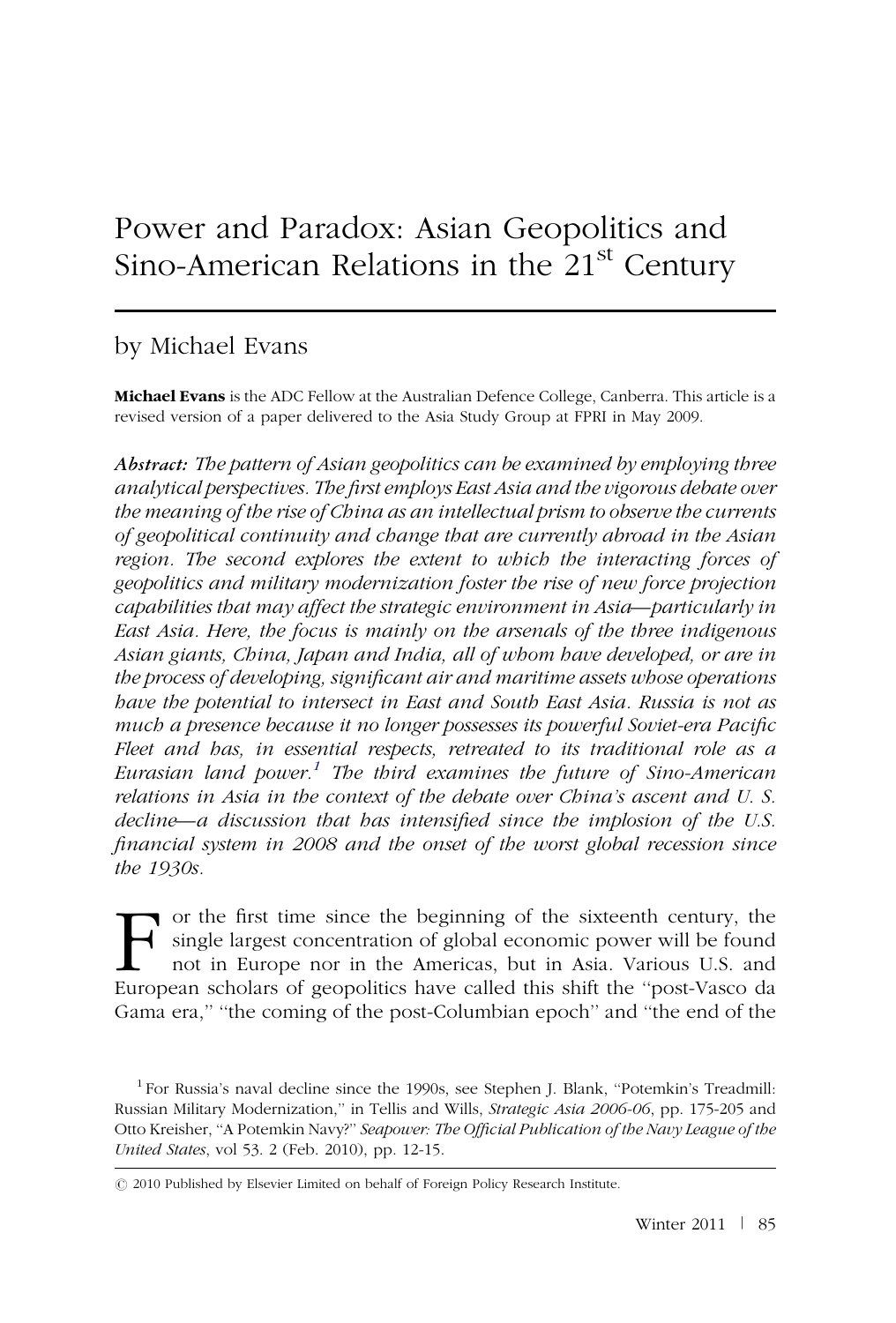Atlantic era."<sup>2</sup> Similarly, the leading Singaporean intellectual, Kishore Mahbubani, has written of Asia's rise as carrying with it an ''irresistible shift of global power to the East" which will transform the world.<sup>3</sup> Yet, it remains unclear whether this economic revolution can be accommodated by the geopolitical structures that characterize contemporary Asia. Indeed, the dominant feature of contemporary Asian geopolitics is an unresolved tension between the direction of economic growth and that of strategic alignment. The vital interests of the world's lone superpower, the United States, and those of the great powers of China, Japan, India and Russia are all engaged in Asia in a climate of change and uncertainty about the future.

Asia's rise to economic supremacy is occurring against a general geopolitical environment that lacks formal security architecture for either stable arms control regimes or for structured conflict-resolution. The rise of China and the growing multipolarity of Asia, as a whole, is a challenge to U.S. supremacy. Concern over long-term regional security is fuelling a process of military modernization across East, Central and South Asia, from weapons of mass destruction (WMDs) to missile defense and information technologies. $4$ 

Asia is also increasingly a laboratory for the cross-cutting themes of what James Rosenau has called ''the two worlds of world politics''—that is the old security agenda of modern realist geopolitics and inter-state rivalry and the new security agenda of post-modern globalized security and non-state threats.<sup>5</sup> In terms of the old security agenda, Asia is home to eight of the world's ten largest militaries and it contains four dangerous flashpoints: the Taiwan Strait, the Korean Peninsula, Kashmir, and Pakistan-Afghanistan. Asia's geopolitical security agenda includes a volatile mixture of Islamist extremism, transnational threats and weak states in South Asia and parts of South-East Asia. Some analysts view the dangers of Asia as deep and profound. To quote one 2008 study on U.S. Asian policy:

<sup>2</sup> Paul Bracken, Fire in the East: The Rise of Asian Military Power and the Second Nuclear Age (New York: Perennial, 2000), p. xv; C. Dale Walton, Geopolitics and the Great Powers in the Twenty-First Century: Multipolarity and the Revolution in Strategic Perspective (London: Routledge, 2007), p. 1; Laurent Cohen-Tanugi, The Shape of the World to Come: Charting the Geopolitics of a New Century (New York: Columbia University Press, 2008), ch. 2.<br><sup>3</sup>Kishore Mahbubani, The New Asian Hemisphere: The Irresistible Shift of Global Power to the

East (New York: Public Affairs, 2008).

<sup>4</sup> For discussion of these trends, see Nick Beasley, *Building Asia's Security* (London: The International Institute for Strategic Studies, 2009); Amit Gupta, ed, Strategic Stability in Asia (Aldershot: Ashgate, 2008); Amitav Acharya and Evelyn Goh, eds., Reassessing Security Cooperation in the Asia-Pacific: Competition, Congruence and Transformation (Cambridge, MA: MIT Press, 2007); Ashley J. Tellis and Michael Wills, eds., Strategic Asia 2006-06: Military Modernization in an Era of Uncertainty, (Washington DC: The National Bureau of Asian

Research, 2005).<br><sup>5</sup> James N. Rosenau, *Turbulence in World Politics: A Theory of Change and Continuity* (Princeton: NJ: Princeton University Press, 1990), pp. 249-271.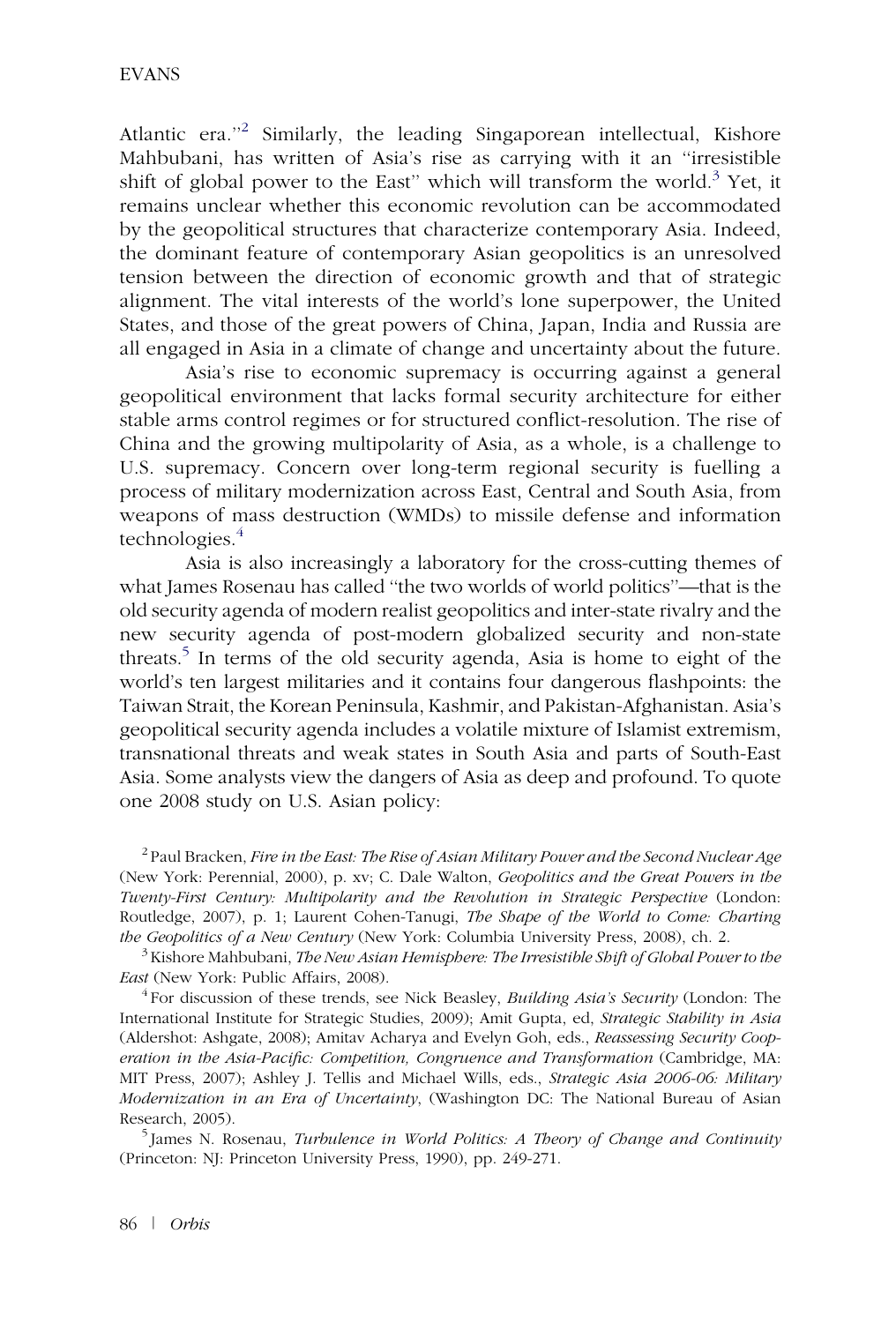Asia is not a theatre at peace. . . suspicions rooted in rivalry and nationalism run deep. The continent harbors every traditional and non-traditional challenge of our age; it is a cauldron of religious and ethnic tension; a source of terror and extremism; an accelerating driver of the insatiable global appetite for energy; the place where the most people will suffer the adverse effects of global climate change; the primary source of nuclear proliferation and the most likely theatre on Earth for a major conventional confrontation and even a nuclear conflict.<sup>6</sup>

# Asian Geopolitics and the Rise of China: Primacists, Exceptionalists and Pragmatists

The shift in global economic power from West to East has seen no shortage of popular prediction and punditry on the likely shape of Asian geopolitics in the twenty-first century. As one British journalist has quipped, in order to become an Asian expert ''all one needs is a rush of statistics, an occasional nod to Asia's history and a Confucian aphorism or two.''7 Yet, in geopolitical terms, the very term ''Asia'' requires qualification. The Asian area extends from Afghanistan through Russia to Japan to Australia and there are distinct sub-regions with varying levels of interconnection—namely East Asia, South-East Asia, South Asia and Central Asia. In East Asia, several great powers have connected interests, including the United States, China and Japan. South-East Asia is marked by its entwined maritime and littoral character from the Philippines to Indonesia. In South Asia, India and Pakistan have deep rivalries and in Central Asia, the interests of China and Russia are engaged in an environment of the politics of energy access. These diverse sub-regional strategic problems are emblematic of the fluid geopolitical environment of Asia in general.<sup>8</sup>

In many key respects, the strategic fulcrum of Asian security lies in East Asia. Here is where the vital interests of the world's three most economically powerful states, the United States, China and Japan intersect and where—in future years—growing Indian strategic and economic interests extend. Indeed, much of the most intense geopolitical analysis is driven by what Zbigniew Brzezinski has defined as the core uncertainty facing Asia as a whole, namely the problem of ensuring a stable East Asia. As Brzezinski puts it, ''East Asia is yet to establish whether its geopolitical future will resemble the Europe of the first half of the twentieth century or the Europe of the second half of the twentieth century.''9 In this sub-region continued U.S. supremacy, the rapid rise of China, corresponding Japanese anxiety and the growth of Indian ambition—all fuelled

 $6$ Kurt M. Campbell, Nirav Patel and Vikram J. Singh, The Power of Balance: America in Asia (Washington DC: Center for a New American Security, June 2008), pp. 14-15.<br><sup>7</sup> Philip Stephens, *Financial Times*, July 1, 2005.<br><sup>8</sup> See Saul Bernard Cohen, *Geopolitics: The Geography of International Relations* (2<sup>nd</sup> e

Lanham, MD: Rowman and Littlefield, 2009), chs. 8-11.<br><sup>9</sup> Zbigniew Brzezinski, *The Choice: Global Domination or Global Leadership* (New York:

Basic Books, 2004), p. 107.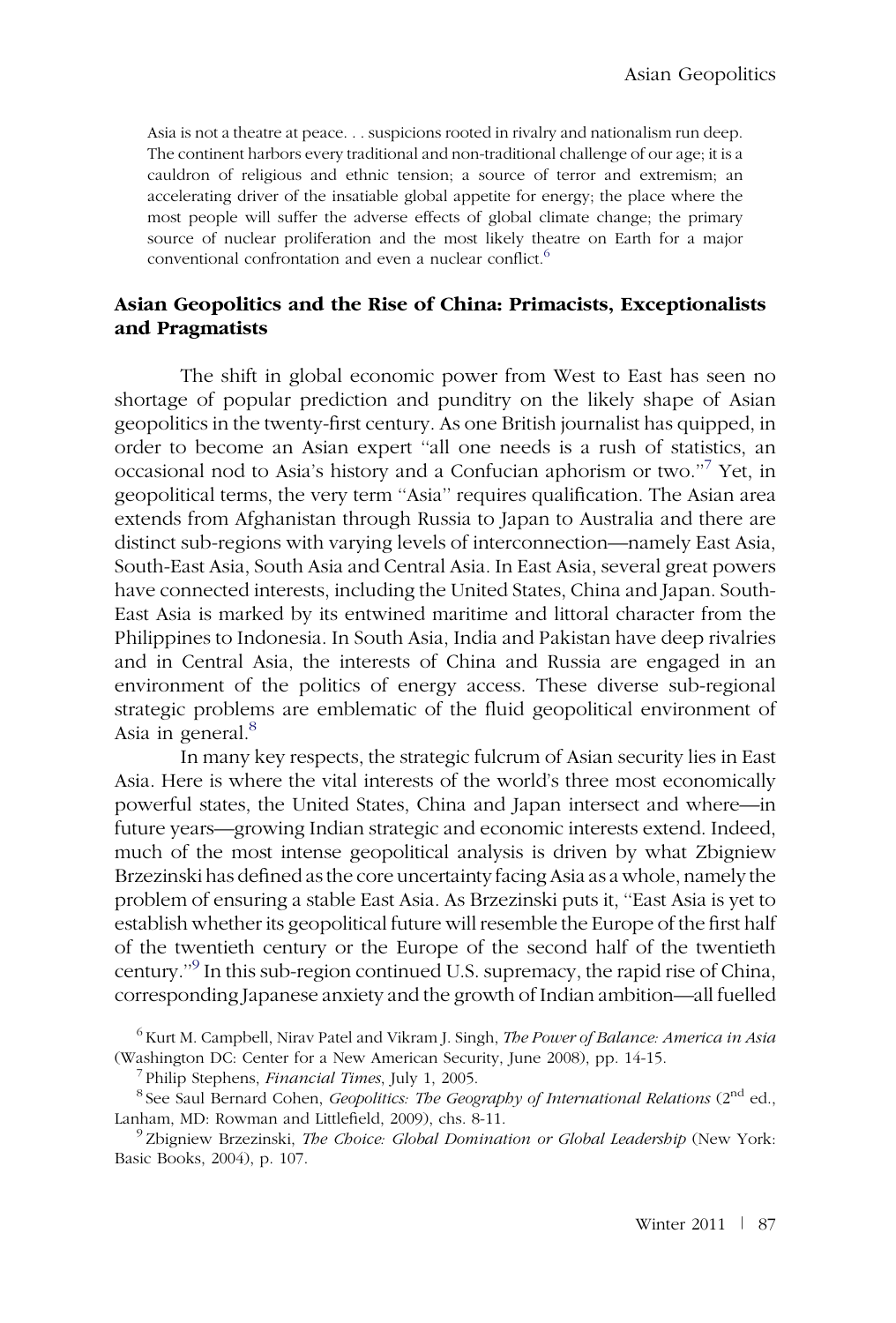by a range of national pathologies, painful historical memories, unresolved territorial and maritime disputes—have the potential to collide. Complicating rivalry in East Asia proper is the emergence of, what Brzezinski calls, the new ''Global Balkans'' of Eurasia—that resource rich area stretching from Suez through Central and South Asia to Xinjiang. This is an area that engages not only the interests of the United States, China and Japan but also Russia, India and Pakistan. If the future of Eurasia is to be secured over the long-term it must be done from the pivot of a stable East Asian geopolitical fulcrum.<sup>10</sup>

In generic terms, there are really three contending schools of thought on the future of Asia all of which pivot around the future stability of East Asia and the significance of China's rise. These schools are at the center of what Chinese scholar, Zhu Feng, calls the ''paradigmatic battle'' in international relations theory over China's influence.<sup>11</sup> The three schools can be labeled the primacist or ''strategic competition,'' exceptionalist or ''peaceful rise,'' and pragmatic or ''competitive coexistence.'' Understanding these schools is vital to grasping the character of Asian geopolitics. Although some experts have argued that ''to get China right, we need to get Asia right''—this article argues that the reverse perspective—''to get Asia right, we need to get China right''—is equally compelling. $^{12}$ 

#### The Primacist School: A Future of Strategic Competition

The primacist, or ''strategic competition'' school, takes a hard-edged realist view of Asia's future as portrayed by Western scholars and defense analysts such as Aaron L. Friedberg, John J. Mearsheimer, Robyn Lim and Hugh White.<sup>13</sup> They argue that Europe's pre-1945 past is likely to be Asia's future. In their view, Asia eerily resembles Europe of the *belle époque* prior to 1914. China's rise in twenty-first century Asia is analogous to that of nineteenth century Imperial Germany in Europe with Beijing emerging as an inevitable strategic competitor of the U.S. In Friedberg's now famous phrase, the region is "ripe for rivalry."<sup>14</sup> Hugh White sums up the prevailing wisdom of the

 $10$  Ibid., pp. 42; 60; 226. See also Zbigniew Brzezinski, The Grand Chessboard: American Primacy and its Geostrategic Imperatives (New York: Basic Books, 1997), c. 5.<br><sup>11</sup> Zhu Feng, "China's Rise Will Be Peaceful: How Unipolarity Matters," in Robert S. Ross and

Zhu Feng, eds., China's Ascent: Power, Security, and the Future of International Politics (Ithaca, NY: Cornell University Press, 2008), pp. 34-54.<br><sup>12</sup> For "get Asia right" thinking see Michael J. Green, "Asia in the Debate on American Grand

Strategy" Naval War College Review, Winter 2009, pp. 15-30.<br><sup>13</sup> Aaron L. Friedberg, "Europe's Past, Asia's Future," SAIS Policy Forum Series (October 1998, no,. 3); John J. Mearsheimer, The Tragedy of Great Power Politics (New York: W. W. Norton, 2001); Robyn Lim, The Geopolitics of East Asia: The Search for Equilibrium (London: Routledge, 2003); Hugh White, ''Why War in Asia Remains Thinkable,'' Survival: Global Politics and Strategy, Dec. 2008-Jan. 2009, p. 6, pp. 85-103.<br><sup>14</sup> Aaron L. Friedberg, "Ripe for Rivalry: Prospects for Peace in a Multipolar Asia," *Interna*-

tional Security, Winter 1993/94, pp. 5-33.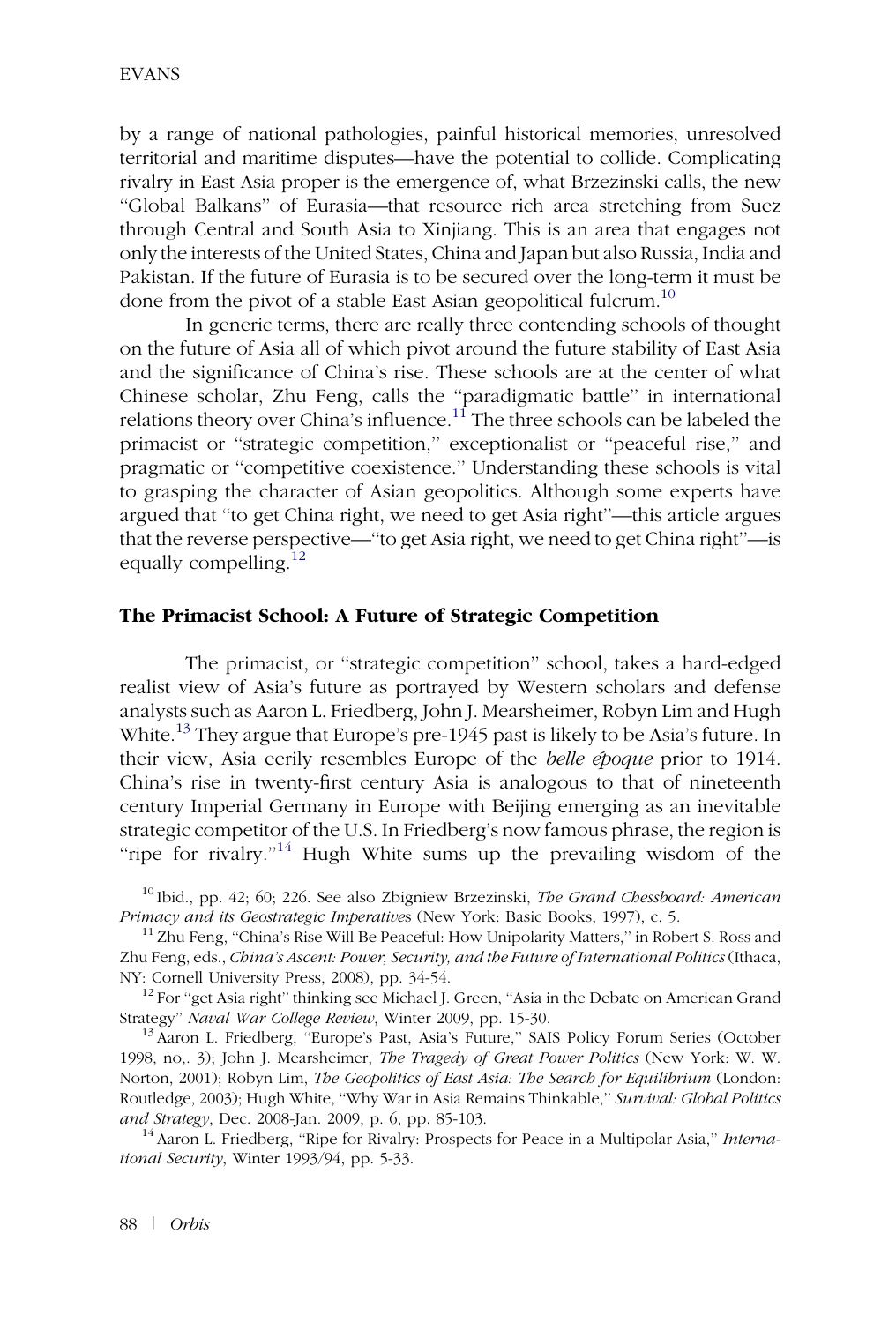primacist school namely, that, in understanding balance of power relationships, ''there seems no better way to frame questions about Asia's future than in terms of the European past."<sup>15</sup>

For the primacists there is a zero-sum game of power politics at work in Asia that differs little from Thucydides's famous observation about the Peloponnesian War: ''the growth of the power of Athens, and the alarm which this inspired in Sparta, made war inevitable.''16 Transpose China for Athens and Sparta for the United States and we have John Mearsheimer's doctrine of offensive realism based on the ''tragedy of great power politics.'' As Mearsheimer writes, ''the question at hand is simple and profound: will China rise peacefully? My answer is no.'' If China continues its dramatic economic growth over the next few decades ''intense security competition'' will occur with considerable potential for war.<sup>17</sup>

Similarly, Robyn Lim notes, that the competitive interaction of economic development, military technology, strategic geography and national interest makes a future systemic crisis among the ''quadrilateral powers'' of the United States, China, Japan and Russia not simply thinkable but highly likely. Economic interdependence, the spread of democracy and multilateralism are unlikely to act as countervailing solvents to the traditional dynamics of great power conflict.<sup>18</sup> In particular, great power strategic competition is likely to create an adversarial relationship between Beijing and Washington. As a result, in White's words, ''war in Asia remains thinkable because the international order that has kept the peace for more than 30 years is under pressure.''<sup>19</sup>

For primacists, then, competition between rising and dominant great powers is a fixed historical rule. As David Shambaugh has observed, ''zerosum competition is a virtual law of international relations, at least for the realist school."<sup>20</sup> In an anarchic international system, Sino-American strategic competition is inevitable and, given China's rapid rise, a ''power transition'' struggle is likely. In consequence, the United States as the dominant power has little choice but to keep its Asian alliance system in good order particularly the Japanese alliance—if it is to contain China's rise in the long term. In this context, it is no accident that within the second Bush Administration, Richard Armitage, as Deputy Secretary of State, advocated a calibrated

<sup>&</sup>lt;sup>15</sup> White, "Why War in Asia Remains Thinkable," p. 92.

 $16$  Robert B. Strassler, ed., The Landmark Thucydides: A Comprehensive Guide to the Peloponnesian War (New York: Touchstone Books, 1996), p. 7, Book 1.23.<br><sup>17</sup> John J. Mearsheimer, "The Rise of China Will Not be Peaceful," *The Australian* Nov. 18,

<sup>2005,</sup> and *The Tragedy of Great Power Politics*, especially ch. 10.<br><sup>18</sup> Lim, *The Geopolitics of East Asia*, pp. 164-71.<br><sup>19</sup> Ibid., p. 101.<br><sup>20</sup> David Shambaugh, "Introduction: The Rise of China and Asia's New Dynamics,

Shambaugh, ed., Power Shift: China and Asia's New Dynamics (Berkeley, CA: University of California Press, 2005), p. 13.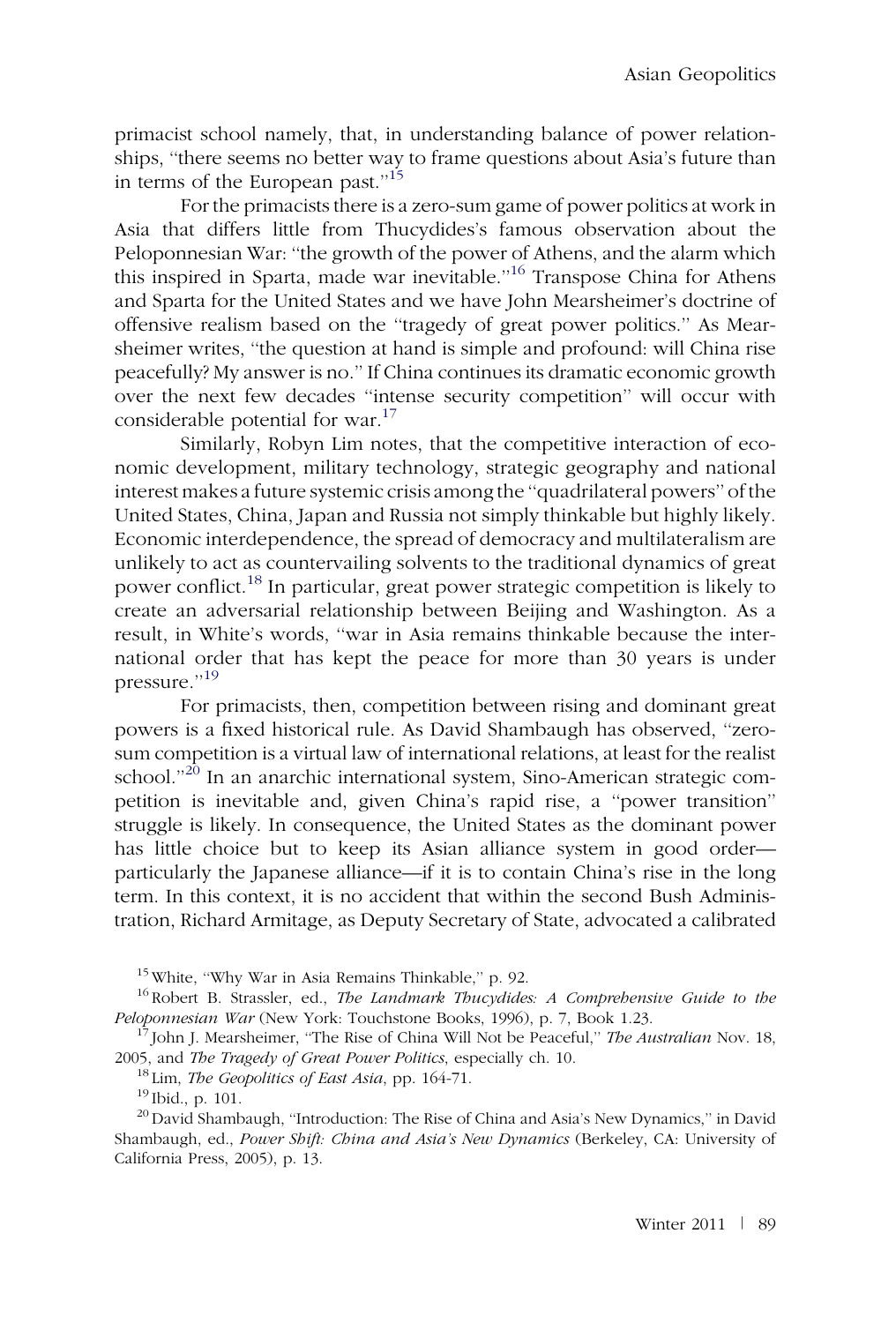upgrading of the U.S.-Japanese alliance describing Japan as the United States' ''Great Britain of the East.''<sup>21</sup>

Primacists believe that Deng Xiaoping's late twentieth century strategy of capitalist economic growth will translate into a twenty-first century challenge to the U.S. brokered status quo. They point to Chinese military modernization in general, and to its anti-access/area-denial missile strategy in particular, to highlight their concerns. As Friedberg puts it, the United States is increasingly threatened by ''a combination of [Chinese] torpedoes, high-speed cruise missiles and land-based ballistic missiles'' designed to cripple the great symbol of U.S. power-projection in Asia, namely its carrier fleet.<sup>22</sup> Others highlight China's stealthy ''string of pearls'' strategy of ''building presence'' that stretches through the South China littorals, the Strait of Malacca across the Indian Ocean and on to the Persian Gulf—as a precursor to future expeditionary bases in countries such as Pakistan, Burma, Bangladesh, Cambodia and along the Horn of Africa. $^{23}$ 

The primacist view of inevitable great power competition is supported by several observers of Chinese naval development, such as Mayan Chanda, James R. Holmes and Toshi Yoshihara, who foresee the People's Liberation Army Navy (PLAN) transitioning from a defensive anti-access force into a fully-fledged offensive blue water fleet.<sup>24</sup> For Chanda, China is in the process of developing a ''crouching tiger, swimming dragon'' strategy based on ''creeping assertiveness'' towards the projection of long-range naval capability and the acquisition of expeditionary forces.<sup>25</sup> Similarly, in their various publications on Chinese naval ambitions, Holmes and Yoshihara also argue that China, traditionally a continental power, is gradually turning its geopolitical ambitions seaward. Three reasons explain Beijing's ''turn to Mahan.'' First, the traditional landward threats China once faced from Central Asia are now much diminished because relations with Russia are relatively stable. As a result, future conflict is far more likely in China's oceanic periphery, not its continental hinterlands. Second, China's huge energy dependence on foreign oil demands the development of a Mahanian bluewater fleet to secure its sea lines of communications in the South China Sea

<sup>&</sup>lt;sup>21</sup> Quoted in Daniel Twining, "America's Grand Design in Asia," The Washington Quarterly, Summer 2007, p. 80.<br><sup>22</sup> Aaron L. Friedberg, "Here Be Dragons: Menace" in a debate "Is China a Military Threat?" in

The National Interest, Sept/Oct 2009, p. 22.<br><sup>23</sup> Christopher J. Pehrson, *String of Pearls: Meeting the Challenge of China's Rising Power* 

Across the Asian Littoral (Carlisle, PA: Strategic Studies Institute, U.S. Army War College, July 2006).<br><sup>24</sup> Mayan Chanda, "Crouching Tiger, Swimming Dragon," *New York Times* Apr. 11, 2005;

James R. Holmes and Toshi Yoshihara, Chinese Naval Strategy in the 21st Century: The Turn to Mahan (London: Routledge, 2008); and idem, ''History Rhymes: The German Precedent for Chinese Seapower,'' Orbis 54.1 (Winter 2010), pp. 14-54. <sup>25</sup> Chanda, ''Crouching Tiger, Swimming Dragon.''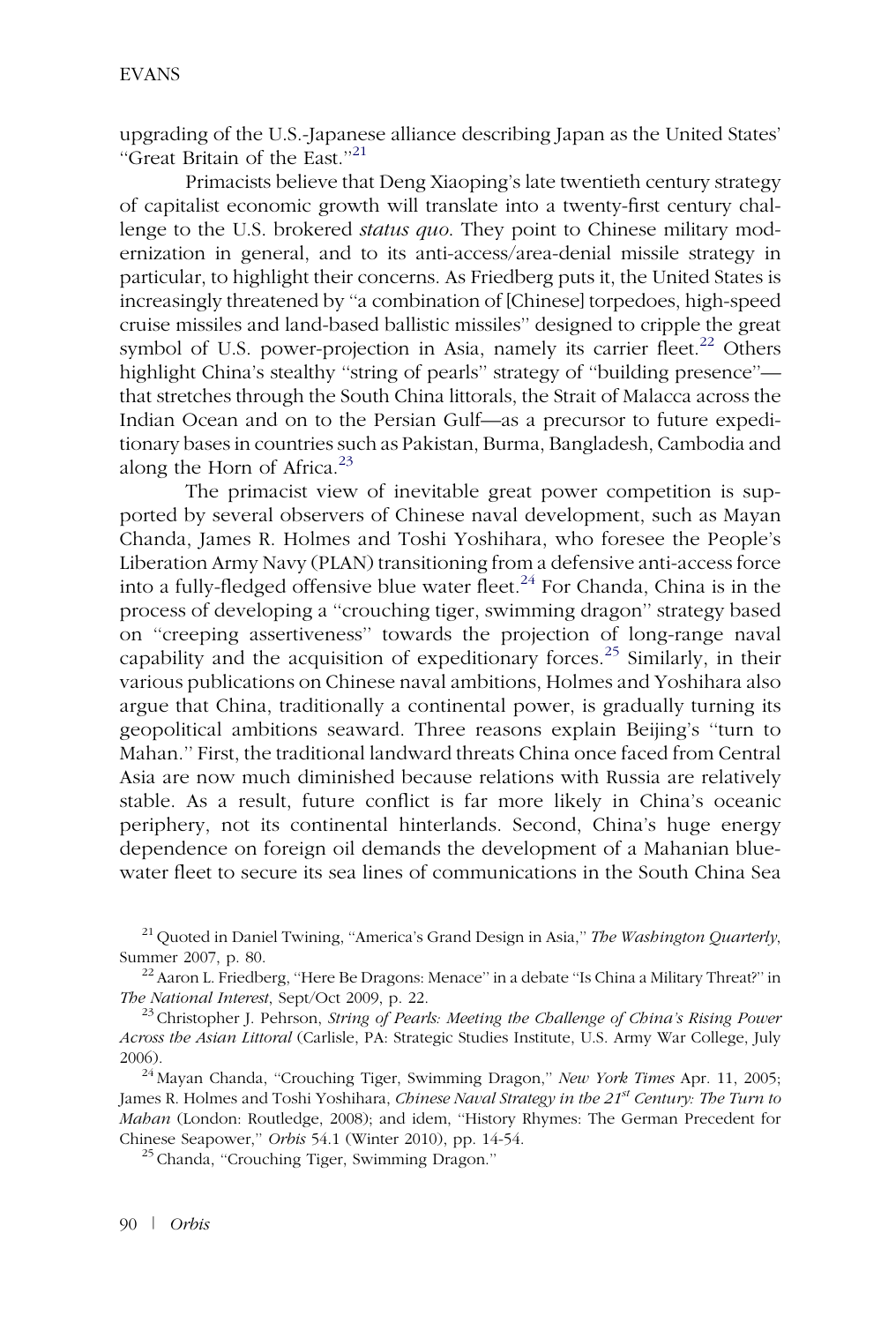and Strait of Malacca. Third, of course, there is the Taiwan imperative. In the South China Sea, Taiwan is ''the Gibraltar of the East'' and holds the strategic central position off China's mainland in the island chain overlooking the Western Pacific and so controls the throat of the Malacca Strait that is vital to Chinese economic prosperity.<sup>26</sup>

For Holmes and Yoshihara, these strategic realities suggest that, in the long term, China will, like the Kaiser's Germany before it, manifest a powerful ''strategic will'' to develop an oceanic navy. Consequently, it is folly for Western analysts to believe that Beijing will settle for the maritime status quo and thus permanent naval inferiority in the form of its current asymmetric strategy of anti-access sea denial. Such a strategy is unlikely to endure as China grows richer and more powerful. Over the next two decades, the U.S. Navy must re-study Tirpitz and Wegener and expect the emergence of a powerful twenty-first century Chinese version of the German High Seas fleet.<sup>27</sup> Holmes and Yoshihara conclude pessimistically that ''the combination of permissive [continental] surroundings, burgeoning resources, and indomitable strategic will promises to make China a more formidable, more determined competitor at sea than Germany ever was."<sup>28</sup>

#### The Exceptionalist School: A Future Defined by Peaceful Rise

The second school, the exceptionalists, view Asia as a place where China's ''peaceful rise'' is possible because a regional exceptionalism in general and a Chinese exceptionalism in particular have the potential to avoid an ''Asian Europe.'' Observers of China and Asia as diverse as David C. Kang, William H. Overholt, Kenneth D. Johnson and Edward Burman, contest the determinism and pessimism of the primacist school as being overly rooted in European realist concepts of international politics.<sup>29</sup> While careful to avoid any form of quaint ''orientalism,'' the exceptionalist school regards China on its own cultural terms and from within its unique Asian geopolitical orbit. They point, variously, to thirty years of peace since 1979; to the forces of economic integration and a complex intertwining of Sino-American security interests; to the restraint imposed by nuclear arsenals; and to the notion that much of East

<sup>&</sup>lt;sup>26</sup> Holmes and Yoshihara, *Chinese Naval Strategy*, chs. 3-5.<br><sup>27</sup> Holmes and Yoshihara, ''History Rhymes,'' pp. 26-34.<br><sup>28</sup> Ibid., p. 34. <sup>29</sup> David C. Kang, ''Getting Asia Wrong: The Need for New Analytical Frameworks, national Security, Spring 2003, 4, pp. 57-85; and idem, China Rising: Peace, Power and Order in East Asia (New York: Columbia University Press, 2007); William H. Overholt, Asia, America and the Transformation of Geopolitics (New York: Cambridge University Press, 2008); Kenneth D. Johnson, China's Strategic Culture: A Perspective for the United States (Carlisle, PA: Strategic Studies Institute, US Army War College, June 2009); and Edward Burman, China: The Stealth Empire (Stroud: The History Press Ltd, 2008).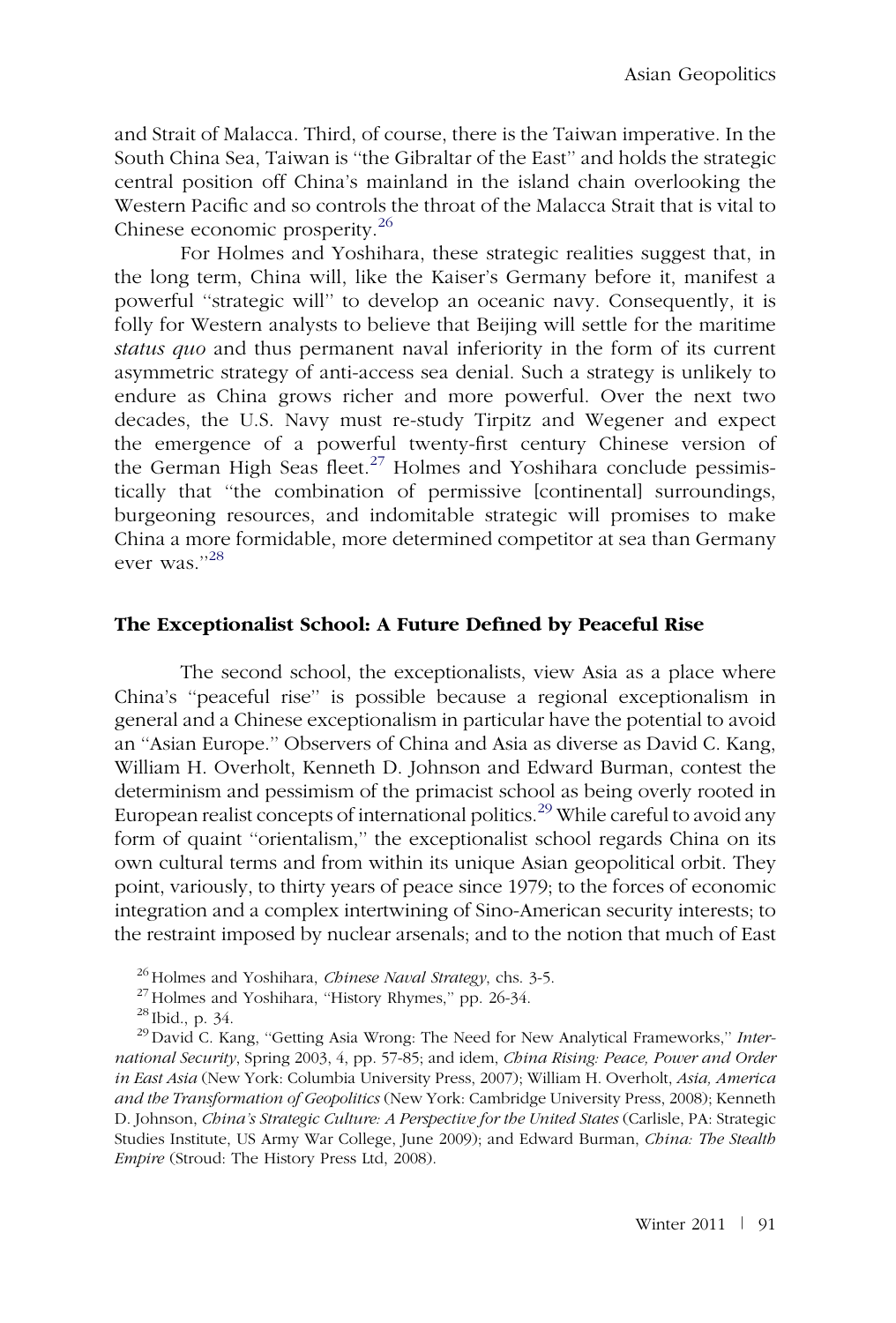and South East Asia is largely accommodating the rise of the Middle Kingdom. $30$ 

The exceptionalists are genuinely perplexed by the primacist school's Eurocentrism and its postulate that Europe's past that represents Asia's future. As Kang has explained, ''I wondered why we would use Europe's past—rather than Asia's own past—to explore Asia's future.''<sup>31</sup> He notes that ''historically, it has been China's weakness that has led to chaos in Asia. When China has been strong and stable, order has been preserved. East Asian regional relations have historically been hierarchic, more peaceful, and more stable than those in the West.'' For Kang the ''paradigm wars'' that have pitted Western doctrines of realism, constructivism and liberalism against each other are self-defeating and have led to a body of sterile, overly-theoretical research that lacks policy relevance<sup>32</sup>

William H. Overholt's analysis of Asian geopolitics also concludes that much of the primacist's school's fears are misplaced. He observes, ''the new era [in Asia] is not consistent with structural-realist theories, based on the economics and weaponry of a previous era, that any rising power will violently disrupt the system.'' This means that initiatives, such as the Six Party Talks on North Korea, inaugurated in 2003, may hold potential for a firm multilateral security regime emerging in East Asia over the next decade.<sup>33</sup> Also, the unique character of Confucian-inspired capitalist modernization derived from Hong Kong, Taiwan and Singapore represent the new drivers of Chinese policy as exemplified by Deng's famous phrase on economic pragmatism: ''it doesn't matter whether a cat is black or white; so long as it catches mice it is a good cat.'' As a result of thirty years of economic modernization, today's Chinese communist elite have become exceptionalists—''Market-Leninists'' more in tune with the values of Gordon Gekko—than with those of Mao Zedong.<sup>34</sup>

The views of Kang and Overholt have been echoed by Chinese scholars such as Zhu Feng and Wang Jisi who have written in Zhu's words of ''the misleading effect of treating Eurocentric theory and the balance of power analysis as a 'universal' theory.'''<sup>35</sup> Some exceptionalists also follow the ''peaceful rise'' policy outlined by the senior Chinese official, Zheng Bijian, in his seminal *Foreign Affairs* article of September 2005.<sup>36</sup> This essay amounts to an explicit doctrine of Chinese exceptionalism based on mixture of economic

 $30$  See especially Kang, *China Rising*, ch. 9; and Overholt, *Asia, America and the Trans*formation of Geopolitics, ch. 4-8.<br><sup>31</sup>Kang, *China Rising*, p. xi.<br><sup>32</sup>Kang, ''Getting Asia Wrong,'' pp. 66, 83.<br><sup>33</sup> Overholt, *Asia, America and the Transformation of Geopolitics*, p. 20.

 $34$  Ibid, pp. 103-29.<br> $35$  Zhu Feng, "China's Rise Will Be Peaceful," p. 35; Wang Jisi, "China's Search for Stability with America,'' Foreign Affairs vol. 84.5 (Sept./Oct. 2005), pp. 39-48.

<sup>36</sup> Zheng Bijian, "China's 'Peaceful Rise' to Great-Power Status," Foreign Affairs, Sept./Oct. 2005, pp. 18-24.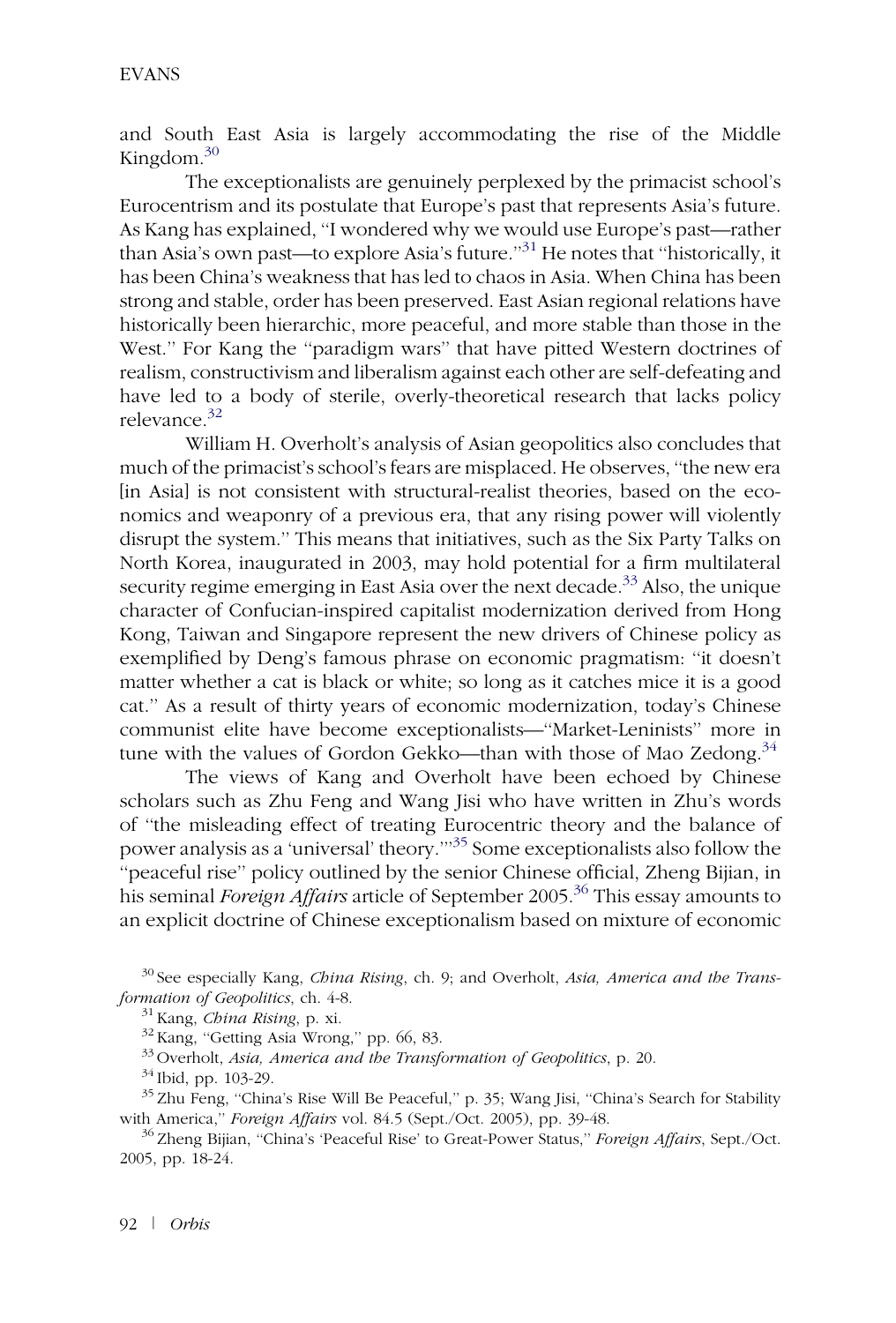and social values and a rejection of great power military confrontation. As Zheng writes:

China will not follow the path of Germany leading up to World War I or those of Germany and Japan up to World War II, when those countries violently plundered resources and pursued hegemony. Neither will China follow the path of the great powers vying for global domination during the Cold War. Instead, China will transcend ideological differences to strive for peace, development and cooperation with all the countries of the world.<sup>37</sup>

Zheng adds that China will not be able to raise standards of living for over a billion people before 2050 and so achieve the status of ''a modernized, medium-level developed country.'' Given, this huge domestic challenge, China requires international peace and ''does not seek either hegemony or predominance in world affairs.''<sup>38</sup> In some ways, Zheng's analysis conforms to former U.S. State Department official, Susan Shirk's characterization of a rising China as representing ''a fragile superpower'' hampered by a black box of unresolved domestic problems.<sup>39</sup>

In the light of Zheng's views, other exceptionalists such as Kenneth D. Johnson and Edward Burman emphasize China's defensive security outlook and strategic identity as the keys to understanding Beijing's decision making. In terms of security outlook, Johnson suggests that little evidence exists for China as an expansionist state. Rather, ''there exists a uniquely Chinese, essentially pacific strategic culture, rooted in the Confucian disparagement of the use of force.'' In today's conditions, China seeks to uphold a geopolitical outlook based on President Jiang Zemin's ''16 character'' guiding principle on U.S.-China relations: ''enhance trust, reduce trouble, develop cooperation, and avoid confrontation.''<sup>40</sup>

Burman highlights China's distinct strategic identity by arguing that Beijing's rise is, in important ways, qualitatively different from patterns in the West. China's natural strategic culture is that of a riverine civilization. In geopolitical terms, the country is, by preference and necessity, a Mackinderite land power rather than a potential Mahanian sea power—as reflected by its creation of the Shanghai Cooperation Organization (SCO) in Central Asia which includes its former rival Russia. For Burman, China's ascent stems from ''stealth power''—a power that is essentially indirect, soft and economic rather than direct, hard and militaristic—an approach that is replete with Chinese historical traditions of statecraft based on a mixture of coercion, restraint and  $caution<sup>41</sup>$ 

<sup>&</sup>lt;sup>37</sup> Ibid., p. 22.<br><sup>38</sup> Ibid., pp. 24; 21.<br><sup>39</sup> Susan Shirk, *China: Fragile Superpower* (Oxford: Oxford University Press, 2007), esp. ch. 5.<br><sup>40</sup> Johnson, *China's Strategic Culture*, pp. 12; 13-21.<br><sup>41</sup> Burman, *China: The Stealth Empire*, chs. 8-12.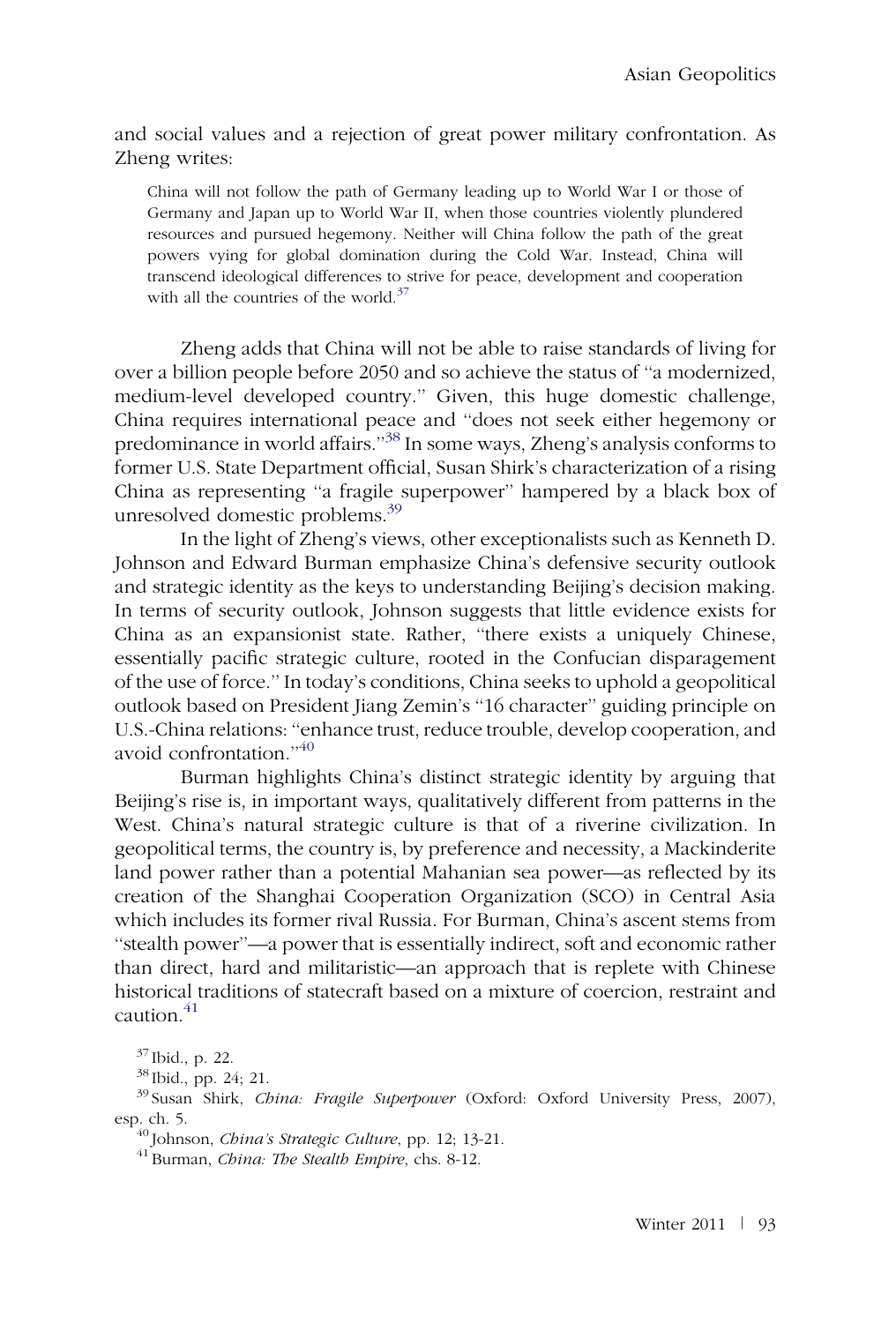Finally, for many in the exceptionalist camp, a "peaceful rise" is possible because security threats in Asia are increasingly non-traditional encompassing nuclear weapons proliferation, state failure, religious extremism and ethnic conflict, environmental degradation and a plethora of violent non-state actors—all of which require great power cooperation rather than conflict.<sup> $42$ </sup> At least one observer of geopolitics has speculated that, "it is thus entirely possible that relations between China and the United States, which will shape the twenty-first century, will turn toward a global partnership based on shared enlightened self-interest and Beijing's growing assumption of responsibility, a solid guarantee for the stability of the international system."<sup>43</sup>

#### The Pragmatist School: A Future of Competitive Co-existence

Between the primacists and exceptionalists lies a pragmatic or ''competitive coexistence'' school that emphasizes the complexity, uncertainty and ambiguity inherent in Asian geopolitics and tends to reject both Western realist pessimism and Asian cultural determinism as misleading for policy-makers. As David Shambaugh has noted, Asia's security dynamics are ''multitextured and multilayered" and embrace "hard" alliance systems, aspects of "soft" interregional normative community and varieties of interdependence.<sup>44</sup> Such complexity requires pragmatic assessment as exemplified in the work of scholars as diverse as Amitav Acharya, Muthiah Alagappa, Robert S. Ross, Ashley Tellis and Michael Swaine and Avery Goldstein.<sup>4</sup>

Alagappa and Achyara reject both the pessimistic Western realism of the primacists and the optimistic exceptionalism inherent in the ''peaceful rise'' school. Alagappa dismisses ''the ahistorical realist lens'' that suggests that contemporary Asia is a dangerous place. More eclectic analysis, he argues, reveals instead, the existence of a highly pragmatic ''Asian security order'' blended from multiple "security pathways."<sup>46</sup> It is important to note that most of Alagappa's Asian security order tends to center firmly on the fulcrum of East

 $42$  See Stephen Hoadley and Jürgen Rüland, eds., Asian Security Reassessed, (Singapore: Institute of South East Asian Studies, 2006), esp. Part 3.

 $43$  Cohen-Tanugi, *Shape of the World to Come*, p. 70. For similar views see Richard Rosencrance and Gu Guolinag, eds., Power and Restraint: A Shared Vision for the US-China Relationship (New York: Public Affairs, 2009).<br><sup>44</sup> Shambaugh, "Introduction: The Rise of China," pp. 1-20.

 $45$  Amitav Achiraya, "Will Asia's Past Be Its Future?" *International Security*, Winter 2003/4, pp. 149-164; Muthia Alagappa, ed., Asian Security Order: Instrumental and Normative Features (Stanford, Stanford University Press, CA, 2003); Robert S. Ross, Chinese Security Policy: Structure, Power and Politics (London: Routledge, 2009); Michael D. Swaine and Ashley J. Tellis, Interpreting China's Grand Strategy: Past, Present, and Future (Santa Monica, CA: RAND, 2000); Avery Goldstein, Rising to the Challenge: China's Grand Strategy and International Security (Stanford, CA: Stanford University Press, 2005).

<sup>46</sup> Alagappa, "Introduction: Predictability and Stability Despite Challenges', in Alagappa, ed., Asian Security Order, pp. 7, 18-19.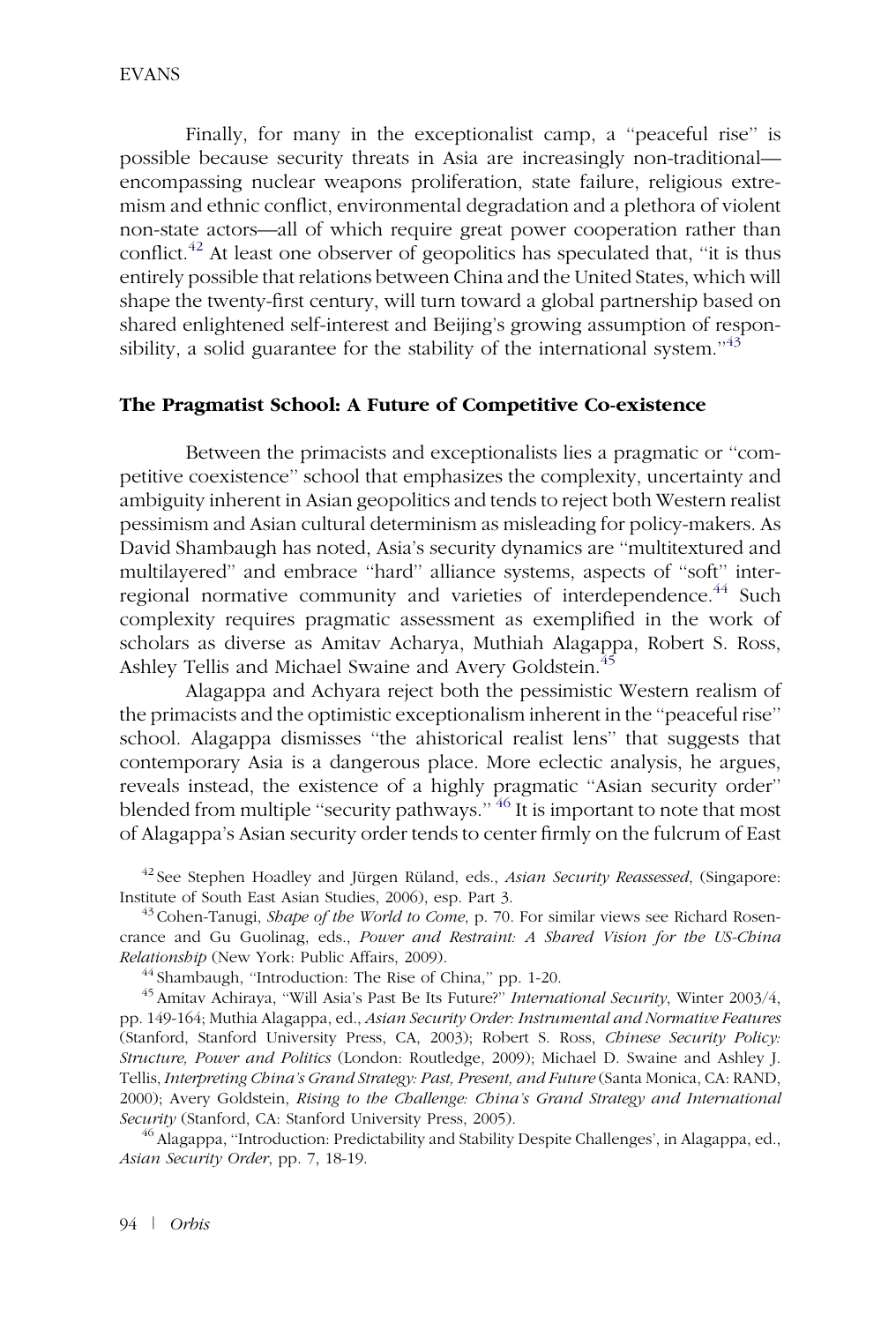Asia and to embrace variously, partial U.S. hegemony, U.S.-China balance of power politics, the incidental appearance of regional concert processes (over intractable issues such as North Korea's nuclear program), and the growth of indigenous Asian multilateralism (i.e., the Association of East Asian States [ASEAN], the Asia-Pacific Economic Forum [APEC], and the East Asia Summit [EAS]). Together these security pathways have produced a unique and essentially pragmatic pattern of order, ''closer to complex interdependence than to hard realism"<sup>47</sup>

The pragmatism of Asian bilateral diplomatic practice, based on regime security, territorial sovereignty, and economic development furthers this pattern of interdependent security. At work in contemporary Asia—and in East Asia and South East Asia in particular—is what Achyara calls a pragmatic ''conservative regionalism.''<sup>48</sup> The result is a process of conflict management and effective security cooperation in which many Asian states enmesh both China and the United States into a mosaic of bilateral and regional ties that dissipate the potential for conflict. Despite many unresolved security concerns, most of Asia has become more, not less, stable since the end of the Cold War.<sup>49</sup>

What might be styled as a pragmatic realist perspective on East Asia is a central feature of the work of Robert S. Ross on the interplay of the region's balance-of-power dynamics.50 For Ross, the greatest paradox of the post-Cold War era is that U.S. unipolar global hegemony has never been translated into the idiom of East Asia because though ''the global security system is unipolar; the East Asian regional balance is bipolar."<sup>51</sup> Since the late 1970s, East Asia has been the world's most peaceful region but this is not because of Chinese exceptionalism or the Alagappa-Achyara notion of a security order forged from a mosaic of multiple security pathways. Rather, East Asia's tranquility lies firmly in the logic of balance-of-power politics. Pax Americana at sea and a Pax Sinica on land characterize this regional bipolar balance of power—a point that Ross first outlined in a seminal 1999 essay and subsequently developed in further work over the next decade.<sup>52</sup>

Taking his cue from Nicholas Spykman's celebrated 1944 study, The Geography of the Peace on the emerging post-1945 world order, Ross argues that a de facto ''geography of the peace'' exists and will be perpetuated in twenty-first century East Asia. The discrete geopolitical zones of influence established during the Cold War are deeply entrenched and cannot be easily or

national Security, Spring 1999, pp. 81-118.

<sup>&</sup>lt;sup>47</sup> Ibid., p. 9.<br><sup>48</sup> Acharya, ''Will Asia's Past Be Its Future?'' p. 159.<br><sup>49</sup> Ibid, pp. 150, 157-64.

 $50$  See the essays covering East Asia from 1991 to 2006 in Ross, *Chinese Security Policy*.  $51$  See Ross, "The U.S.-China Peace: Great Power Politics, Spheres of Influence and the Peace

of East Asia,'' in Chinese Security Policy, pp. 85-86; and Robert S Ross and Zhu Feng, ''The Rise of China: Theoretical and Policy Perspectives," in Ross and Feng, *China's Ascent*, p. 298.<br><sup>52</sup> Robert S. Ross, "The Geography of Peace: East Asia in the Twenty-first Century," *Inter-*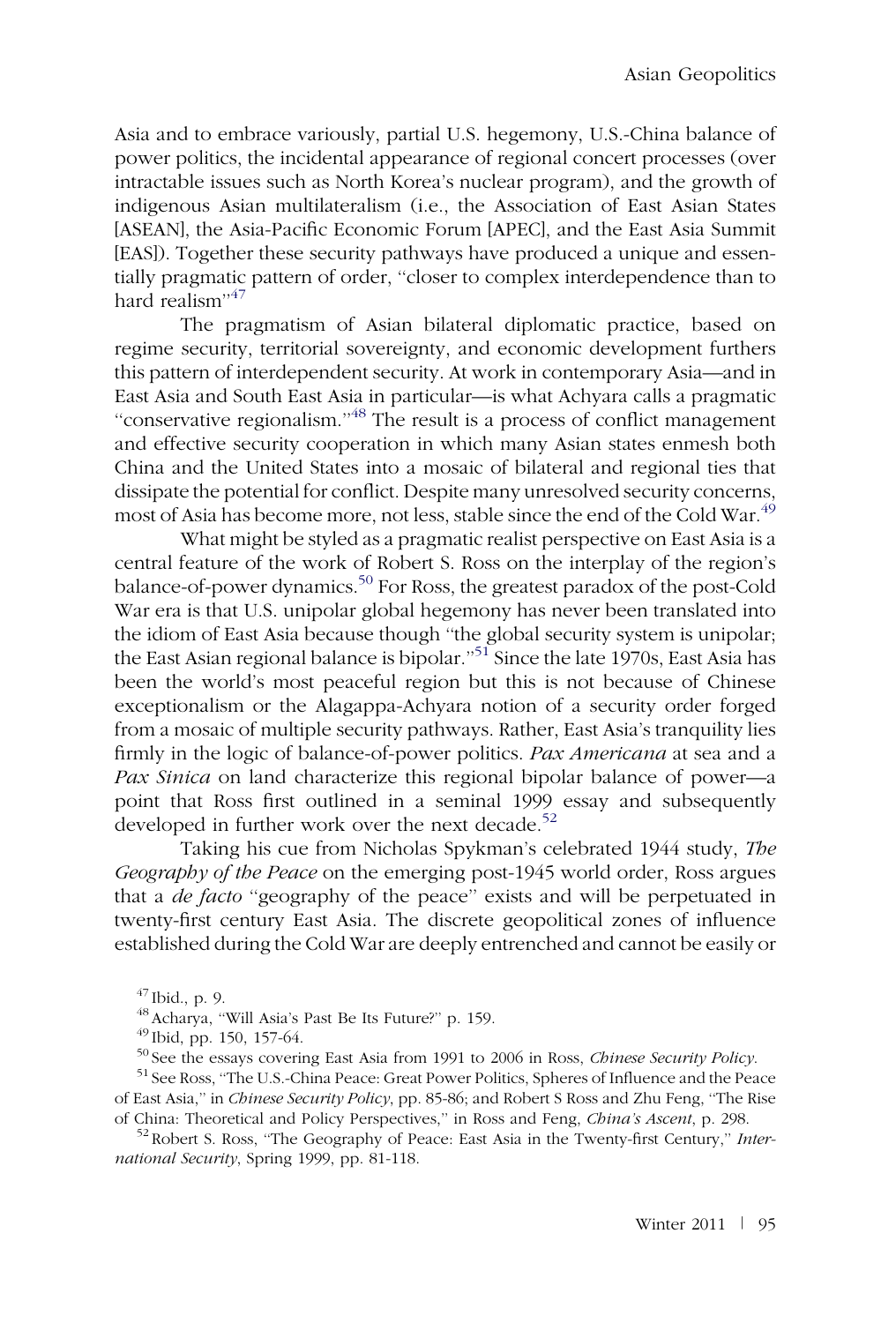quickly transformed. For example, Chinese land power dominates continental East Asia while U.S. sea power dominates maritime East and South-East Asia. Because the Chinese and U.S. spheres of influence are so geographically distinct, major armed conflict is unlikely. China cannot match the U.S. system of maritime-littoral offshore balancing. Similarly, despite its forward presence in South Korea, the United States has no significant land power capability on the Asian mainland. In effect, the situation is akin to the child's game of ''rock, paper, scissors'' with neither the United States nor China possessing a decisive military edge for all continental-maritime strategic contingencies.<sup>53</sup>

Writing in 2003, Ross again emphasized that ''pax Sinica and pax Americana [sic] together create East Asian peace'' for, despite mutual U.S.- China sensitivity to perception of threats and to changes in military capabilities, both Washington and Beijing have much to gain from maintaining a continental-maritime status quo.<sup>54</sup> In 2009, he observed:

Since the end of the Cold War, East Asia has been the most peaceful and stable region in the world. . . even as the region has experienced the rise of China and a committed U.S. response. This stability reflects the combination of bipolarity and the presence of water between spheres of influence. Insofar as these are enduring characteristics of the regional order, regional stability should endure well into the twenty-first century.<sup>55</sup>

In short, a mix of old and new realities conditions U.S.-China cooperation. Older verities include the continental-maritime balance of power and the presence of nuclear arsenals. New verities include growing economic and financial interdependence between Washington and Beijing and the reality that in an era of globalization, the generation of wealth has been severed from territorial conquest. In sum, these old and new realities make U.S. and Chinese goals of coexistence congruent at a general policy making level with war, in the words of Robert J. Art, ''a low-probability event [and] an all-out war... nearly impossible to imagine."<sup>56</sup>

It is certainly true that the East Asian ''geography of the peace'' facilitates a peculiar and highly paradoxical U.S.-Chinese continuum of pragmatic calculation and mutual interests. Both the United States and China inhabit a new, increasingly multipolar East Asian world defined by interdependent global finance with Chinese officials in Armani suits jetting in to Washington and New York and buying American Treasury bonds in the so-called "Chimerica" financial relationship.<sup>57</sup> The CIA theorist, James

- <sup>55</sup> Ross, "Introduction: Structure, Power and Politics," p. 10.
- 

<sup>56</sup> Robert J. Art, "The United States and the Rise of China," in *China's Ascent*, p. 273.<br><sup>57</sup> See Lawrence Lau, Mingchun Sun, Victor Fung, David K. Richards and Richard Rosencrance, ''US-China Interactions: Trade, Finance, and Economic Modernization,'' in Rosencrance and Gu Guolinag, Power and Restraint, pp. 35-44. The term Chimerica was coined by Niall Ferguson and Moritz Schularick in 2006. See Niall Ferguson, ''The G2: Are America and China Headed for a Divorce?" New Perspectives Quarterly, vol. 27.1 (Winter 2010) pp. 35-38;

 $^{53}$  Ibid, pp. 92-99.<br> $^{54}$  Ross, "The U.S.-China Peace," p. 76.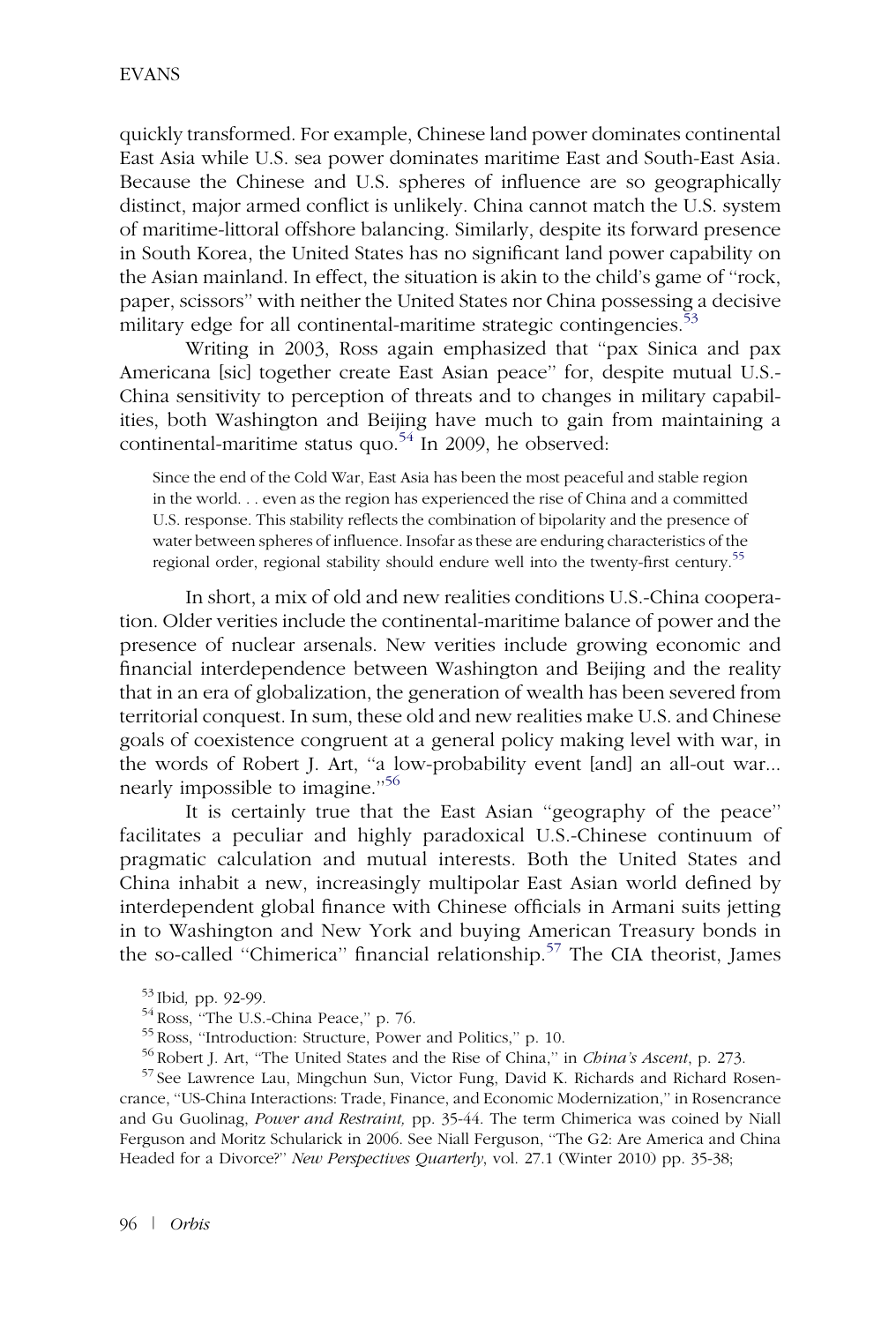Jesus Angleton, once called the craft of twentieth century intelligence an interrelated ''wilderness of mirrors'' in which ambiguity and nuance reigned.<sup>58</sup> In East Asia, the art of twenty-first century geopolitics might now be said to resemble a wilderness of paradoxes in which the ambiguities and nuances of Washington and Beijing's mutual interdependence intertwines and conditions their unilateral power. Paradoxes abound in East Asia and work to reduce the risk of conflict between the United States and China. Most of East and South East Asia wants Washington to play the role of an offshore ringmaster to balance both China's rise and to assuage Japan's fears. China, for its part, needs the United States to prevent Japanese rearmament and to blunt any potential for a Japanese-Taiwan alliance. Meanwhile, the United States requires China's assistance in dealing with North Korea and the problem of WMD proliferation.<sup>59</sup> In the early twentyfirst century, then, most Asian states seek sound, extensive and cooperative relations with both the United States and China to avoid a ''bipolar dilemma."<sup>60</sup> As Evan S. Medeiros concludes in a recent analysis of emerging strategic currents in Asia:

None [of America's allies] want to provoke China or be drawn into a containment effort; none want China to dominate the region; none want the United States to leave or even substantially draw down its presence; and all [states] want China to play a major role in managing regional challenges. American policy needs to reflect these changing regional realities. $61$ 

The reality of a U.S.-China bipolar balance of power in East Asia that fuels a process of pragmatic security is also at the center of the work of such analysts of Chinese grand strategy as Michael D. Swaine, Ashley J. Tellis and Avery Goldstein. Swaine and Tellis identify China as possessing a ''calculative security strategy''—one that emphasizes the primacy of economic growth, amicable international relations combined with increasing efforts to create a more modern military, and a continued search for asymmetric strategic advantages. Beijing's calculative strategy is, they suggest, based on hardheaded Chinese perceptions about the distribution of global power out to the year  $2030$ .<sup>62</sup>

Tellis and Swaine do not argue that China's rise will be inherently peaceful or even stable over the long term. However, Beijing's current policy of restraint should encourage U.S. policy analysts to pursue neither

 $62$  Swaine and Tellis, *Interpreting China's Grand Strategy*, ch. 4.

<sup>&</sup>lt;sup>58</sup> Robin Winks, *Cloak and Gown: Scholars in America's Secret War* (London: Collins Harvill, 1987), pp. 324-5.

<sup>59</sup> See Michael Evans, ''The Manchurian Paradox: Asia, the United States and the Global Balance of Power in the  $21^{st}$  Century," *Quadrant* vol. LIII.9 (Sept. 2009), pp. 36-43.

 $60$  Shambaugh, "Introduction: The Rise of China and Asia's New Dynamics," p. 17.

<sup>61</sup> Evan S. Medeiros, ''The New Security Drama in East Asia: The Responses of U.S. Allies and Security Partners to China's Rise,'' Naval War College Review, Autumn 2009, p. 50.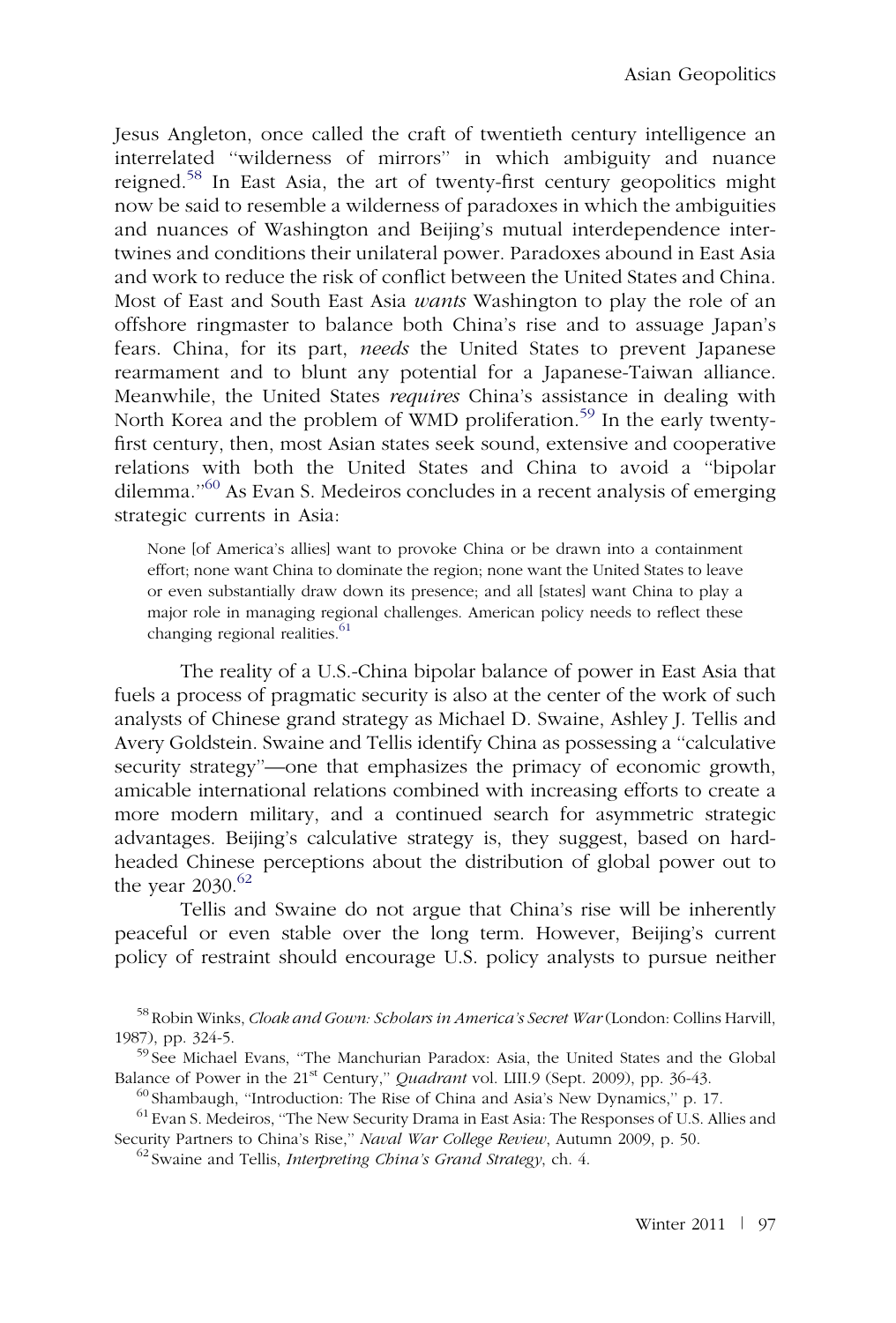containment nor appeasement. Rather the United States needs to embrace ''realistic engagement''—in the form of a balanced strategy—aimed at avoiding future Sino-American conflict while indicating to Beijing that challenging the United States militarily would be both foolhardy and costly.<sup>63</sup> Goldstein reached a similar conclusion on the character of Chinese grand strategy in 2005. He argues that since China's current and projected grand strategy is not inherently revisionist, the best approach is for Washington to adopt a strategy of ''contingent cooperation.'' Such a strategy should be linked not to speculative projections about future Chinese military capabilities and strategic intentions but to actual regime behavior and Beijing's record of international actions.64

Of the three schools considered here—the primacist, exceptionalist and the pragmatist—the last with its vision of ''competitive coexistence'' has been the most influential in recent U.S. policy. For example, Ross's cogent balance of power analysis and the Tellis-Swaine-Goldstein notions of realistic engagement and contingent cooperation appear to have helped the United States to shape a policy towards Beijing during the years of the Second Bush Administration. As one senior Bush Administration official has recalled, a ''twopronged strategy'' of deterrence and diplomatic-economic engagement underpinned the U.S. policy of encouraging Beijing to adopt what in 2005 Deputy Secretary of State, Robert Zoellick, described as the status of a ''responsible stakeholder" within the international system.<sup>65</sup>

#### Asian Geopolitics, Military Modernization and the Balance of Power

Historically, the interaction of geopolitical change with growth in military capabilities—the interplay between the ''dynamic of technological change and military competitiveness''—usually destabilizes any given balance of power.<sup>66</sup> In particular, the development of significant force projection capabilities may challenge geopolitical stability because such arms suggest potential transformations in the configuration of any established geographic system of maritime and continental power. The prevailing ''geography of the peace'' in East Asia will be no exception to this rule.

At the moment, concerns over China's aims are clearly responsible for military modernization throughout all of the sub-regions of Asia. In overall terms, between 1994 and 2004, Asian military expenditure grew by 27 percent; India's defense budget doubled; while Chinese military expenditure, insofar as

<sup>63</sup> Ibid., pp. 182-229; 231-41.

<sup>&</sup>lt;sup>64</sup> Goldstein, *Rising to the Challenge*, pp. 218-19.

<sup>&</sup>lt;sup>65</sup> Thomas J. Christensen, "Shaping the Choices of a Rising China: Recent Lessons for the Obama Administration,'' Washington Quarterly, July 2009, pp. 89-104.

 $66$  Paul Kennedy, The Rise and Fall of the Great Powers: Economic Change and Military Conflict from 1500 to 2000 (London: Fontana Press, 1989 edition), p. xvii.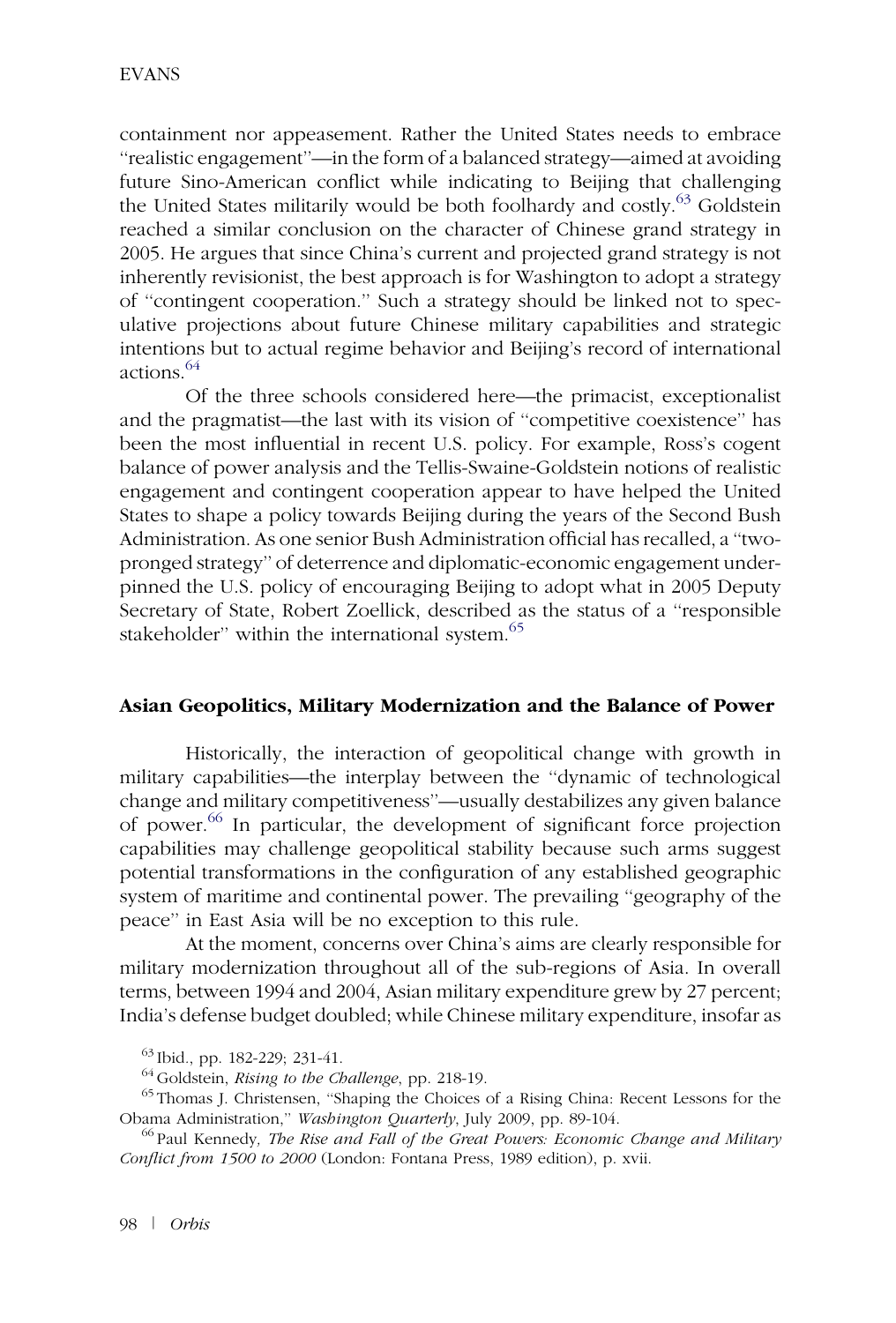it is possible to identify figures, increased by an estimated 140 per cent between 1997 and 2007.<sup>67</sup> In other words, China, Japan, and India are key to understanding the relationship between geopolitics, military modernization for force projection, and the future Asian balance of power.

''Crouching Tiger, Swimming Dragon?'' The Meaning of Chinese Military Modernisation. There can be little doubt that China's military strength is growing but whether this growth will challenge the East Asian strategic balance is unclear. In overall direction, Official People's Liberation Army (PLA) strategic doctrine is that of ''Limited War under High Tech and Information Conditions'' in which the missile force, ''the second artillery'' is the mainstay. As part of this doctrine, China's military has sought a range of asymmetric capabilities in the form of an ''assassin's mace'' of deterrent, compellent and attack capabilities for immediate regional requirements to offset U.S. offshore maritime superiority.<sup>68</sup>

To offset U.S. military muscle, China has achieved what China specialist, David Shambaugh, calls ''a mini-leap forward.''69 Much of the PLA's effort over the last decade has been focused on anti-access missiles and landattack cruise missiles while acquiring command and control, information, surveillance and reconnaissance technologies, electronic warfare capabilities and space technology (as exemplified by the 2007 anti-satellite test); improved air capability through the acquisition of Sukhoi 27 and 30 jets; and developing special operations forces and a number of new naval platforms. Out-of-area activities by the PLA are largely confined to military diplomacy in the so-called ''string of pearls'' approach to building politico-economic presence. Writing in 2005, Shambaugh observed, ''with the exception of certain naval programs, resources are simply not being allocated to building power projection systems that would give the PLA out-of-area capabilities." $70$ 

Yet, as mentioned earlier, the issue that energizes many in the primacist school is that these ''certain naval programs'' point toward a Mahanian bluewater China. It is true that improving the capability of the PLA Navy (PLAN) has been a priority in Chinese military modernization. For instance, Russia has supplied advanced Sovremenny guided missile destroyers and these combined with the indigenous *Lubai*-class vessels are sometimes seen as a potential "Aegisequivalent'' for ballistic missile defense. The submarine force has also acquired

 $67$  See Ashley J. Tellis, "Military Modernization in Asia," in Ashley J. Tellis and Michael Wills, eds., Strategic Asia: Military Modernization in an Era of Uncertainty (Washington DC: National Bureau of Research, 2005), pp. 3-40; and M. Taylor Fravel, ''China's Search for Military Power,'' Washington Quarterly, Summer 2008, pp. 125-141.

<sup>68</sup> See David Shambaugh, *Modernizing China's Military: Progress, Problems, and Prospects* (Berkeley, CA: University of Los Angeles Press, 2003), ch. 7; Fravel, ''China's Search for Military Power,'' pp.125-141.

<sup>69</sup> David Shambaugh, "China's Military Modernization: Making Steady and Surprising Progress," in Tellis and Mills, *Strategic Asia 2005-06*, p. 97.<br><sup>70</sup> Ibid., p. 70.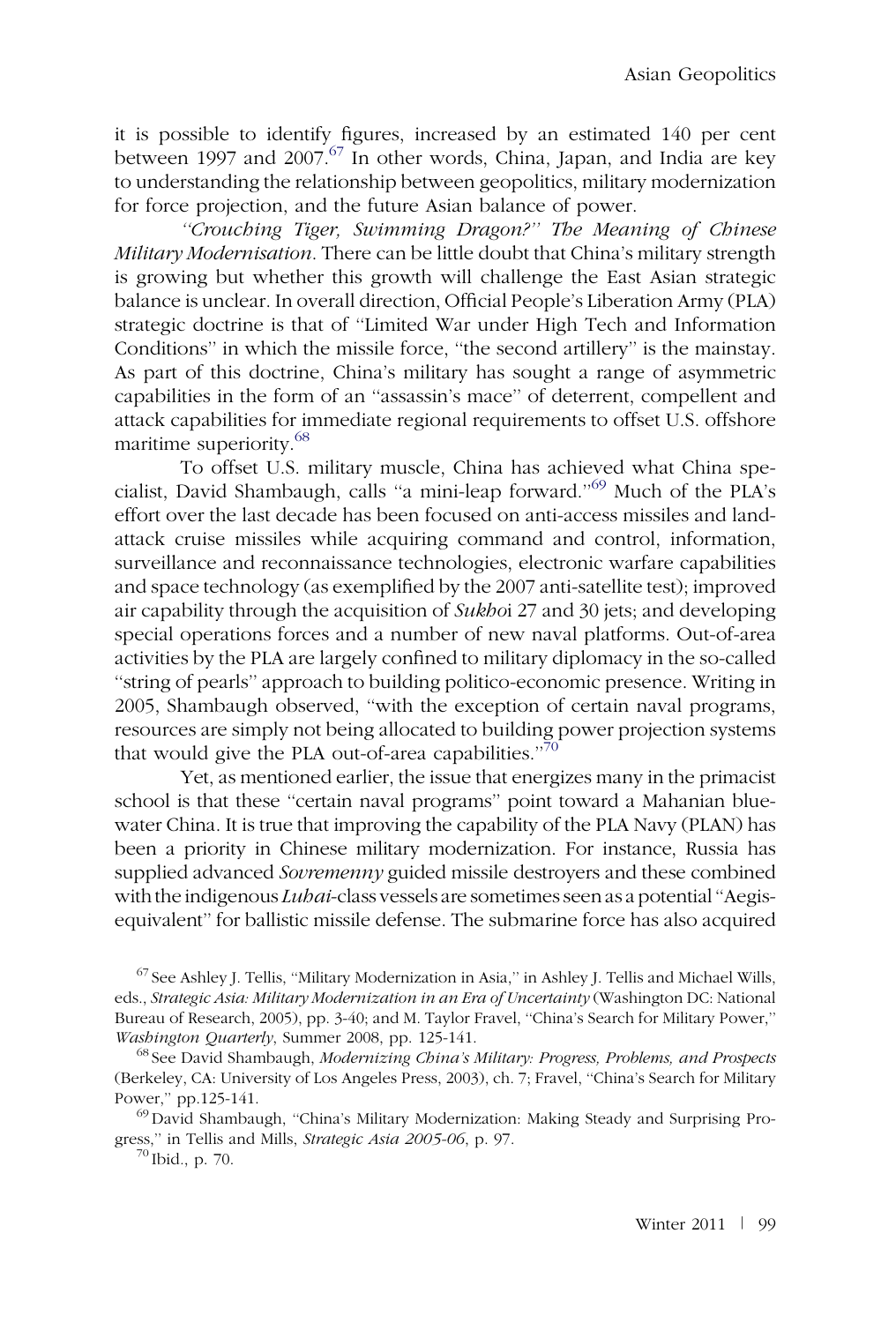new Kilo and Song class diesel powered boats.71 Moreover, China's growing energy security needs may, over time, contribute to a markedly improved maritime expeditionary capacity. By 2025, many economists predict that China's energy consumption may reach 15-20 million barrels per day. The need to secure the vital flow of energy raises the inevitable question of whether China will be content to abide by a strategic status quo under which U.S. maritime power secures the sea lines of the "global commons."<sup>72</sup>

The sea lines of communication (SLOCs) of East Asia and the Indian Ocean that run through to the Persian Gulf are the vital sinews of China's boom economy. In particular, the Strait of Malacca—through which most of China's oil exports now pass—is a vital strategic asset for Beijing. In 2006, 76 percent of all the oil from the Middle East and Africa passed through the Indian Ocean and as one Chinese official has put it, ''the Malacca Strait is China's maritime oil lifeline; for China's security it is akin to breathing itself."<sup>73</sup> Developing a credible maritime force to deal with China's ''Malacca dilemma'' may emerge as one of Beijing's vital national interests. As Hu Jintao put it in December 2006, ''we should strive to build a powerful navy that adapts to our military's historic mission in this new century. $174$ 

In addition to energy security requirements, China's economic confidence combined with the success of the Beijing Olympics, have fuelled national pride and a sense of recovering greatness. A combination of nationalism and security calculation are creating in China a power-projection naval capability as reflected in the March 2009 announcement by Defense Minister, Ling Guanglie, that the PLAN will be equipped with two conventional aircraft carriers as early as 2015.75 What is the likely strategic significance of a Chinese carrier program? The answer requires a distinction between the naval assets required for China's national security interests—particularly in energy—and those that might contest U.S. naval dominance. The United States may accommodate the former, but it will almost certainly regard the latter as a threat to its maritime security. It is true that the arrival of a Chinese carrier over the next few years does not, in the short-term, threaten U.S. maritime power. As Ross accurately observes, ''it will take decades before China's naval

<sup>71</sup> Ibid., pp. 92-94.<br><sup>72</sup> See Gabriel B. Collins, Andrew S. Erickson, Lyle J. Goldstein and William S. Murray, eds, China's Energy Strategy: The Impact on Beijing's Maritime Policies (Annapolis MD: Naval Institute Press, 2008). <sup>73</sup> Quoted in Gabriel B. Collins, Andrew S. Erickson and Lyle J. Goldstein, ''Chinese Naval

Analysts Consider the Energy Question," in Collins et al, China's Energy Strategy, p. 310.

<sup>74</sup> Peter Ford, "Fighter Jet Signals China's Military Advances," *Christian Science Monitor*, Jan. 11, 2007; James R. Holmes and Toshi Yoshihara, ''China's Naval Ambitions in the Indian Ocean,''

in Collins et al., *China's Energy Strategy*, pp. 117-42.<br><sup>75</sup> Robert S. Ross, "China's Naval Nationalism: Sources, Prospects, and the U.S. Response," International Security, Fall 2009, pp. 46-81; John Frewen, ''Harmonious Ocean: Chinese Aircraft Carriers and Australia's U.S. Alliance,'' (Carlisle, PA: U.S. Army War College, Strategy Research Project Paper, March 2010), p. 1.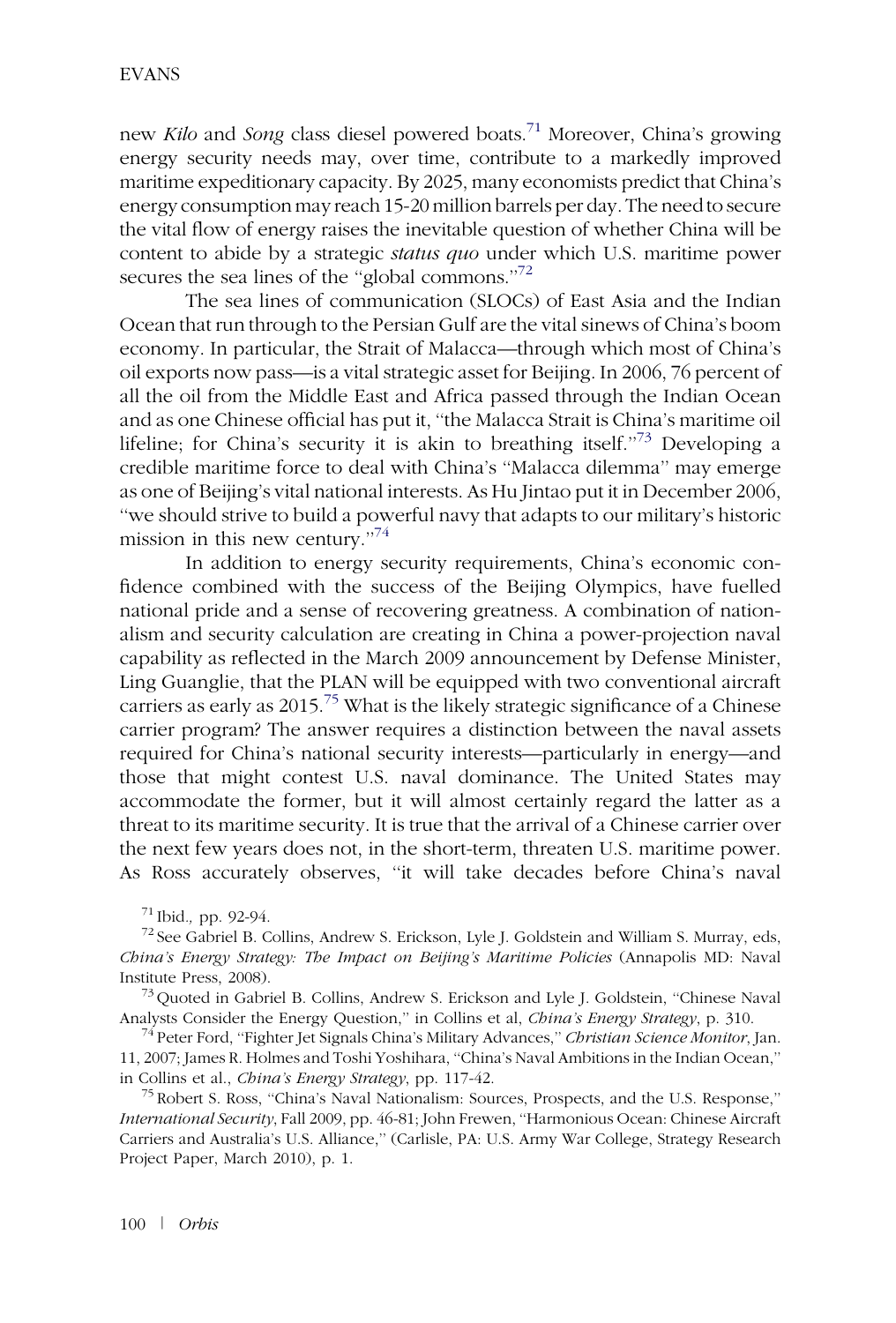leadership can master the challenges associated with operating a carrier task force and managing aircraft landings in all weather conditions.''<sup>76</sup>

Evaluations of the Sino-U.S. naval balance in East Asia depends on recognizing relative power differentials that stem from potential alterations in specific sea capabilities rather than in changes to aggregates of maritime power. The potential for Chinese naval expansion must be seen in clear perspective. The current PLAN remains a largely coastal force focused on ''active offshore defense'' against Taiwan and reflects a fundamentally conservative defense establishment dominated by ''capabilities required for regime security, territorial integrity, national unification, maritime security and regional stability."<sup>77</sup> Any future Chinese drive towards blue-water naval development will likely remain subject to the fiscal requirements and geostrategic constraints of a traditional continental power confronting fourteen neighboring states—four of which are nuclear armed—along its territorial borders. As a result, a Chinese carrier-program's immediate impact will not be on the East Asian balance of power as much as on U.S. and Asian perceptions of Beijing's long-term strategic intentions.

As the leading Chinese analyst, Zhu Feng warned in 2007: ''Should China seek sea power by building aircraft carriers and thereby challenge U.S. maritime hegemony in Asia, it would likely exacerbate regional concerns about its ambition for regional dominance, thus undermining its international position.''78 Given these risks, it is possible that China may settle for a single aircraft carrier group of three vessels, sufficient to satisfy both energy security requirements and national pride. If such a limited policy was adopted, Chinese carrier-acquisition would be modest and mirror that of India.

While the future character of Chinese sea power remains a riddle, one outcome is certain: any serious long-term challenge by Beijing to the East Asian maritime status quo would be met by expanded U.S. naval modernization and trigger an arms race. Indeed, a sustained Chinese quest for offensive powerprojection in maritime East Asia would serve only to reinforce U.S. resolve for its naval superiority. Just as the 600 ship navy was a response to the Soviet naval build-up in the 1980s so too, in the short run, will the development of a large Chinese deep-water fleet accelerate the development of U.S. guided-missile submarines, cruise missile platforms and the building of post Nimitz-class, nextgeneration carriers. "China's naval nationalism," observes Ross, "will not challenge U.S. maritime security, but it will challenge U.S.-China diplomatic cooperation.''79 In the face of any potential disruption of the East Asian maritime-continental balance of power, bilateral diplomatic cooperation

<sup>&</sup>lt;sup>76</sup> Ross, "China's Naval Nationalism," p. 76.<br><sup>77</sup> Fravel, "China's Search for Military Power," p. 138.<br><sup>78</sup> Zhu Feng, ''China's Rise Will Be Peaceful: How Unipolarity Matters,'' in Ross and Zhu Feng, *China's Ascent*, p

 $^{79}$  Ross, "China's Naval Nationalism," p. 77-78.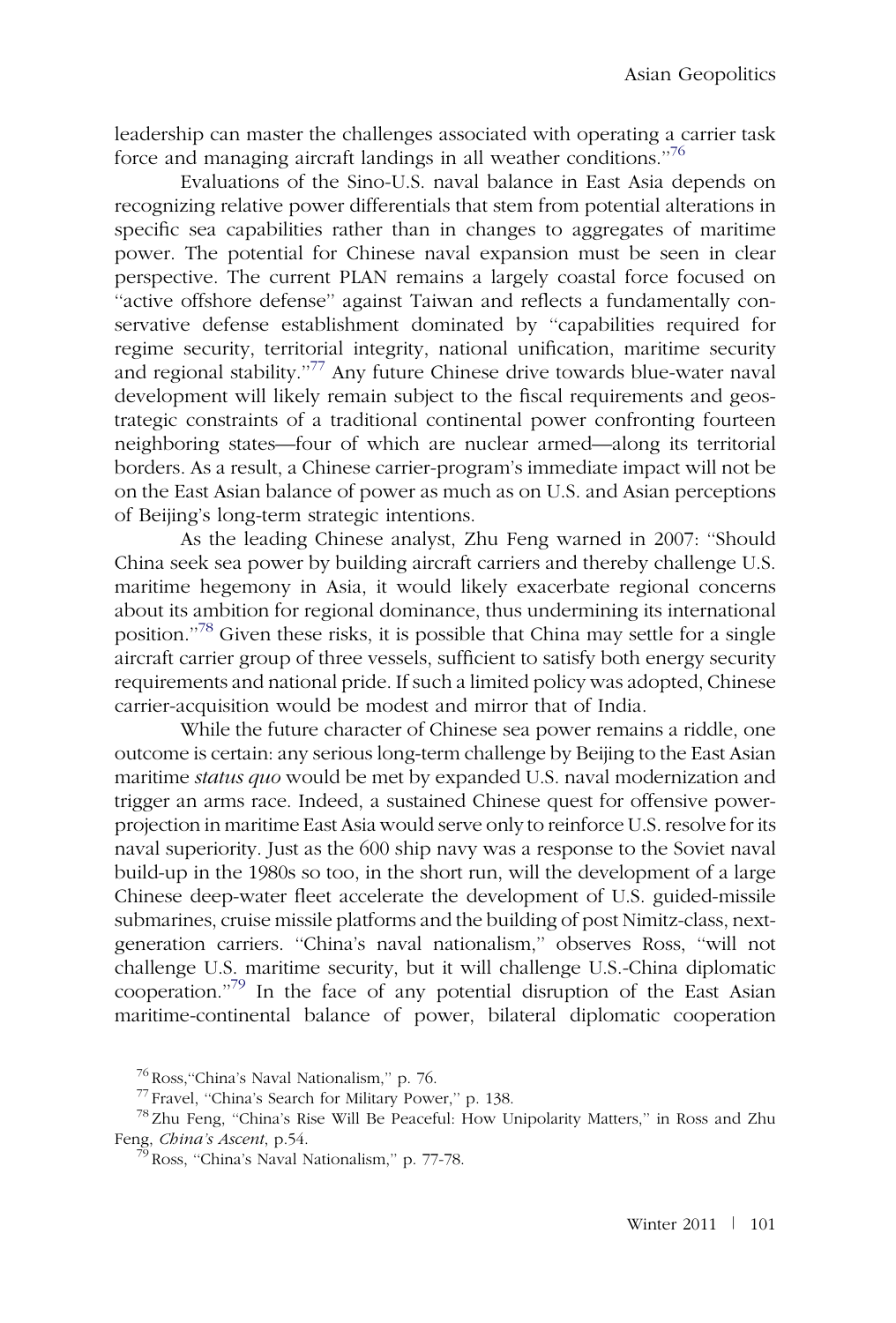between Beijing and Washington could be poisoned by an influential ''Chinathreat'' lobby in U.S. politics and anxiety among the capitals of East and South-East Asia.

If it chooses to become a serious blue-water power, China faces many obstacles in the future. Naval expeditionary development is hampered not only by a conservative land-centric strategic culture, but by multiple domestic weaknesses ranging from an inadequate domestic defense industrial base; lack of an intercontinental bomber force; and small numbers of advanced fighters, in-flight refuellers and airborne early warning aircraft.<sup>80</sup> As Jonathan Holslag has noted, ''in terms of long-distance force projection, China ranks between India and Japan, and it will take at least ten years before it will be able to operate at brigade [expeditionary] level."<sup>81</sup> The development of real Chinese maritime power will, then, require decades of financial investment, the creation of a professional and popular domestic constituency for that investment, and a defense establishment that is prepared to reduce the traditional emphasis afforded to a continental strategy. It remains to be seen whether China's rulers will risk the country's growing international reputation as a nation dedicated to '''peaceful rise'' on the Zheng Bijian model in a serious pursuit of the kind of maritime might that promises to end only in strategic confrontation with the United States and its allies in Asia.

# The Decline of the Yoshida Doctrine: The Implications of Japan's Quest for ''Military Normality''

Until recently, Japan's approach to strategic affairs was defined by the post-1945 Yoshida Doctrine based on a pacifist constitution under which Japan became essentially a U.S. security protectorate and the center of the U.S. "hub and spoke" system of alliances in Asia. However, the rise of China, fears over North Korea's missile and nuclear programs since 1998 and U.S. desire for a militarily stronger Tokyo, since the end of the Cold War, have gradually eroded the foundations of this doctrine. This had led to Japan's quest to convert its large Self Defence Force into ''a normal military'' establishment capable of force projection operations.82 Christopher Hughes has argued that

<sup>80</sup> Richard A. Bitzinger and Barry Desker, "Why East Asian War is Unlikely," Survival: Global Politics and Strategy Dec. 2008-Jan. 2009, pp. 105-28.<br><sup>81</sup> Jonathan Holslag, "Embracing Chinese Global Security Ambitions," *Washington Quar-*

terly, July 2009, p. 106.

<sup>82</sup> See Toshi Yoshihara, ''Japan's Emerging Strategic Posture in Asia: Toward Leadership or Rivalry?'' in Gupta, Strategic Stability in Asia, pp. 59-86; Christopher W. Hughes, Japan's Reemergence as a "Normal" Military Power (London: The International Institute for Strategic Studies, Adelphi Paper 368-9, London, 2004); idem, ''Japanese Military Modernization: In Search of a 'Normal' Security Role,'' in Tellis and Wills, Strategic Asia 2005-06, pp. 105-134; idem, Japan's Remilitarisation, (Oxford: Routledge and The International Institute for Strategic Studies, 2009).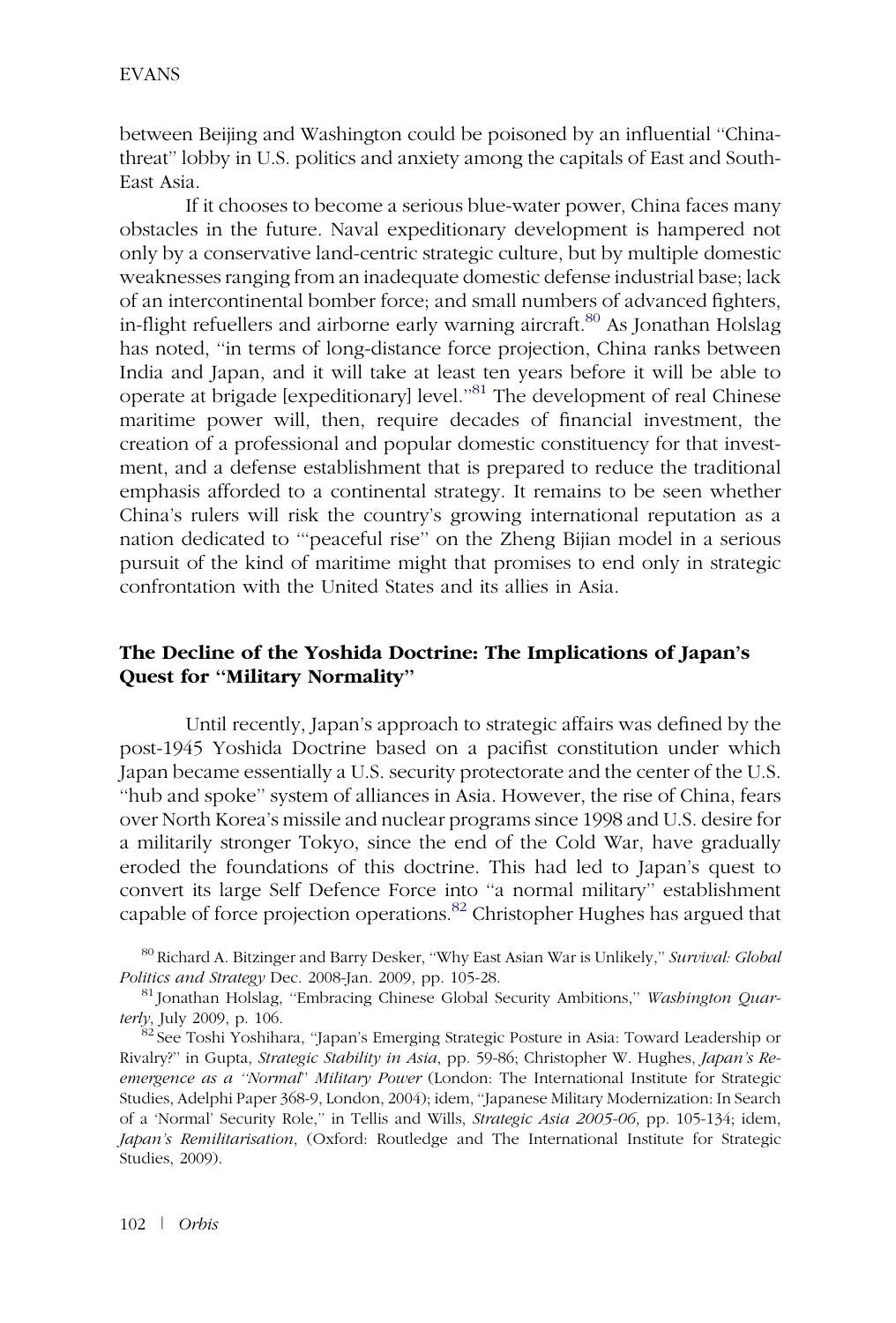Tokyo's security policy is undergoing a long-term structural change that predisposes it towards a more assertive military stance. Japan, he argues, is the shield for the sword of U.S. global power projection with Tokyo ''set upon a long-term trajectory that will see it assuming a more assertive regional and global security role."<sup>83</sup>

In its quest for military normality, Japan has undertaken a ''quantitative build down'' of its Cold War forces in favor of a ''qualitative build up'' of new defense capabilities to deal with an uncertain security environment. The aim has been to produce improved ballistic missile defense, greater interoperability with the United States and, most controversially of all, increased power projection capabilities. In the latter realm, the Maritime Self-Defence Force (MSDF), traditionally strong in anti-submarine warfare and minesweeping, has invested in an increase in the number of Aegis warfighting Kongo-class destroyers (from 4 to 6), the acquisition of three Osumi transport vessels with flat tops for helicopters; an amphibious ship and production of a new class of DDH destroyers (Destroyer-Helicopter) along with long range in-flight refueling aircraft.<sup>84</sup>

Japan's focus on the Osumi and DDH-class vessels has led some in China, and elsewhere in the region, to believe that Japan may be rehearsing carrier-building technology. This potential has increased the already fundamental strategic mistrust that exists between China and Japan.<sup>85</sup> In the future, as Wang Jisi reminds us, the dynamics of the Sino-Japanese relationship, hampered by unresolved historical animosities and antagonistic mutual nationalism could, if poorly managed, easily evolve from being political problems into ''serious crises."<sup>86</sup> Indeed, Hughes believes that Japan and China may be engaged in the development of ''a quiet arms-race dynamic'' with Japan seeking to counter new Chinese air, naval and cruise missile capabilities with its own force-projection assets.87 To date, however, despite Tokyo's stronger focus on force projection, the Japanese have acted within the context of their pacifist constitution. Japan's ''remilitarization'' remains a distinctly limited and incremental process. Tokyo remains a constrained military actor with its deployments being a blend of counter-piracy, humanitarian aid, and nation-building in theaters such as the Malacca Strait, East Timor, Iraq and Afghanistan.<sup>88</sup>

On current trends, barring a U.S. military draw down or a series of strategic shocks on the Korean Peninsula or over Taiwan, Japan is unlikely to channel its power projection capacity unilaterally. Rather it is likely to seek ''normality'' but within the framework of both the U.S. Alliance and UN multilateral security initiatives. Not surprisingly, given China's rise, the U.S.-Japanese

<sup>83</sup> Hughes, *Japan's Remilitarisation*, pp. 19-20; 143-44.<br><sup>84</sup> Hughes, *Japan's Re-emergence as a ''Normal'' Military Power*, pp.79-96.<br><sup>85</sup> Akio Takahara, ''A Japanese Perspective on China's Rise in the East Asian Orde and Zheng, *China's Ascent*, pp. 236; 218-37.<br><sup>86</sup> Wang Jisi, "China's Search for Stability with America," p. 44.

<sup>&</sup>lt;sup>87</sup> Hughes, *Japan's Remilitarisation*, p. 143.  $^{88}$  Hughes, *Japan's Re-emergence as a "Normal" Military Power*, ch. 5.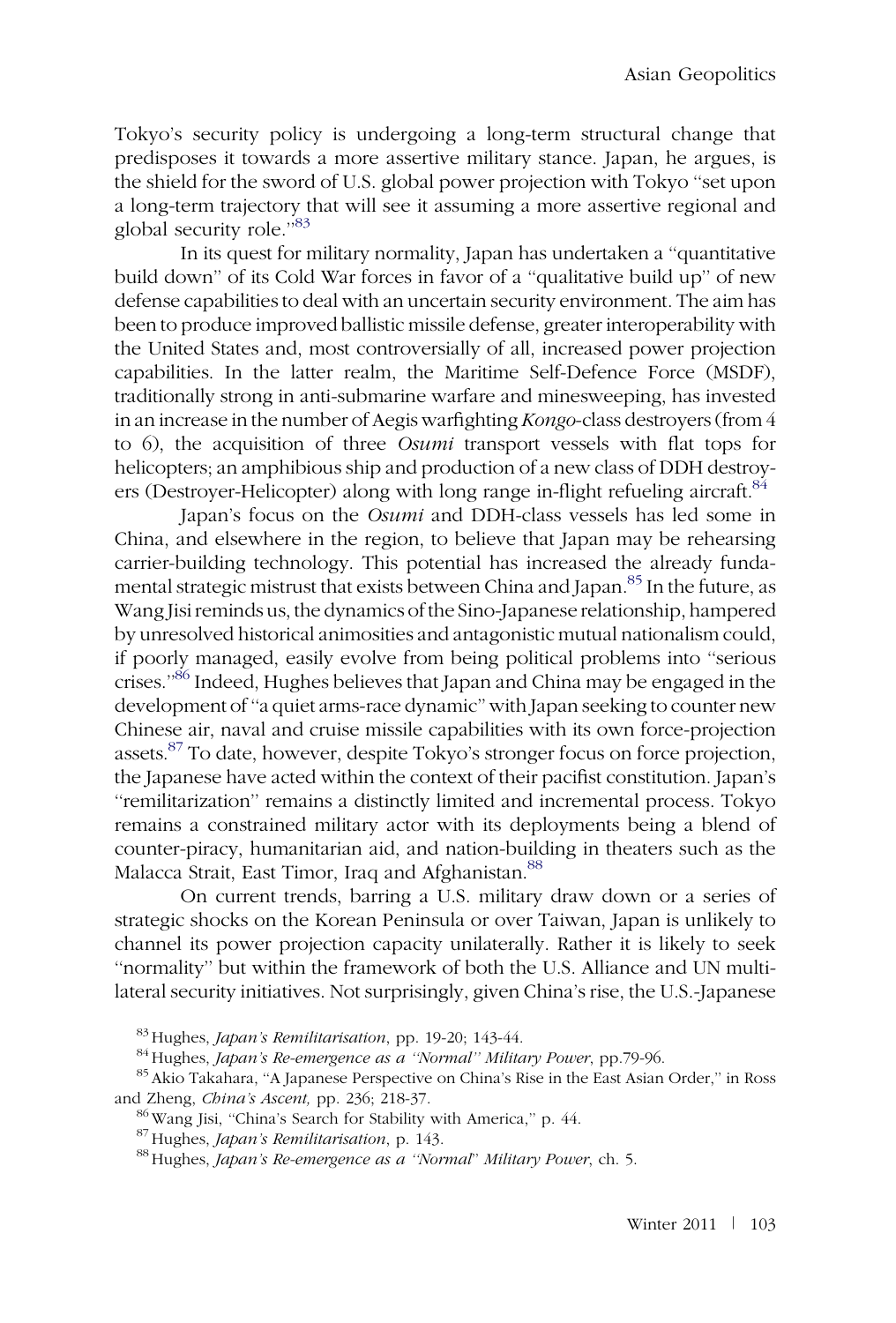Alliance has reemerged to address Asian security issues.<sup>89</sup> In 2005, the United States and Japan held joint amphibious exercises and Japan participated in the U.S.-Thai-Singaporean ''Cobra Gold'' exercises in Asia. In March 2006, Japan joined the United States and Australia in creating a formal Trilateral Security Dialogue between the United States and its two major allies in Asia.<sup>90</sup> For some analysts, such as William H. Overholt, the greatest single paradox at work in East Asia is the United States' growing strategic dependence upon Japan even as Washington becomes increasingly economically and geopolitically aligned with a rising China. $91$  Others believe that ultimately U.S. strategic fears will trump economic and geopolitical logic and resolve this paradox. ''It is now possible to envisage a highly interoperable U.S.-Japan military alliance machine,'' writes Hughes, ''with even stronger mutually reinforcing 'sword' and 'shield' functions, capable of perpetuating US military dominance over the region. The impact on future East Asian security will be profound. $192$ 

The latter prediction is only one possible long-term outcome of Japan's evolving security policy, however. For example, scholars such as Kent E. Calder and Mike M. Mochizuki have identified the possibility of a ''quiet crisis'' or ''downward spiral'' developing in U.S.-Japanese relations—a situation fuelled by a combination of growing Japanese insecurity and a tradition of political introversion. The rise of an intimate U.S.-Chinese trading condominium, a sluggish Japanese economy, ongoing disputes over U.S. basing rights, turmoil within Japan's political leadership, and the reality of an aging population, have combined to sap Japan's self-confidence.<sup>93</sup> As the Japanese scholar, Hikari Agakimi put it in 2006, Tokyo has no blueprint for the twenty-first century and "the Japanese are groping for a vision." $\frac{1}{2}$  Given the unlikelihood of any return to the militant nationalism of the 1930s, the post-1945 era will likely be an ideological refuge for Japanese uncertainty. For the foreseeable future, then, Tokyo's quest for military normalization will be an ongoing, but discretionary process, and one that remains conditioned by the domestic politics of residual pacifism.

### Rediscovering Curzon: Indian Geopolitics, Military Modernization and ''Looking East''

India is rapidly emerging as a great Asian power and a potential economic giant. Geopolitically, the country is moving from a concept of

<sup>&</sup>lt;sup>89</sup> Twining, "America's Grand Design in Asia," pp. 80-81.<br><sup>90</sup> Ibid., p. 87.<br><sup>91</sup> Overholt, *Asia, America and the Transformation of Geopolitics*, p. 270.<br><sup>92</sup> Hughes, Japan's Re-emergence as a "Normal" Military Power pp

University Press, 2009), ch. 1; Mike M. Mochizuki, ''China-Japan Relations: Downward Spiral or a New Equilibrium?'' in Shambaugh, Power Shift, pp. 135-150.

 $94$  Quoted in Overholt, Asia, America and the Transformation of Geopolitics, p. 80.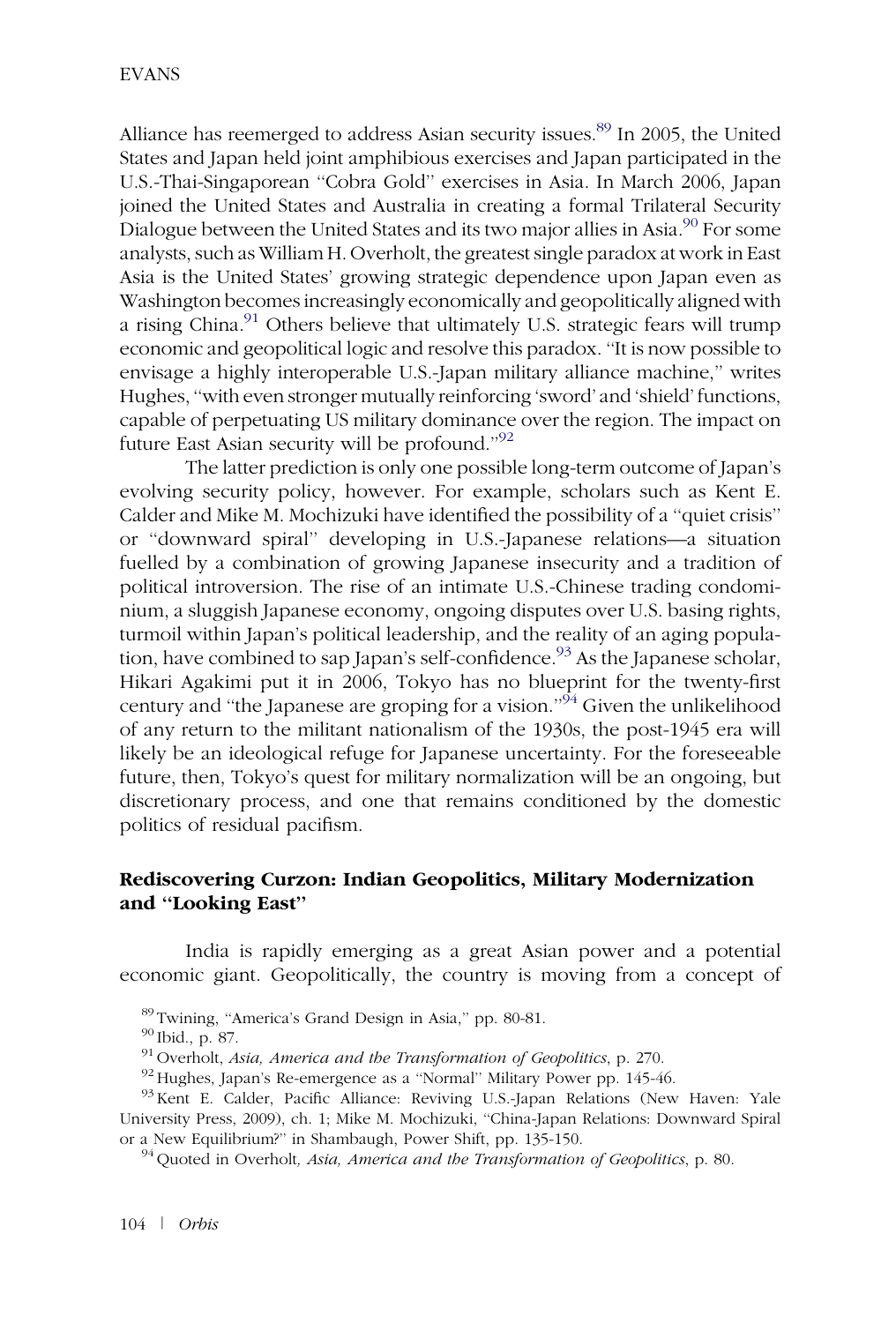Nehruvian aloofness, regarding events in East Asia, towards a greater strategic appreciation of India's centrality in South and East Asian affairs. Some observers have described a nuclear-armed India as rediscovering geopolitics along the lines of Lord Curzon's celebrated 1909 book, The Place of India in the Empire, which upheld the wielding of sea power in the Indian Ocean littoral and East Asia.<sup>95</sup>

Curzon, a former British Viceroy, wrote that India's ''central position'' in Asia meant that the country could exert influence in many directions—on Persia, Afghanistan and China—while controlling the sea routes to Australasia and the China Seas. As the Indian strategic analyst, C. Raja Mohan observed in 2004, ''for sections of the Indian foreign policy elite who have long dreamt of a powerful role for India in its surrounding regions, Curzon remains a source of foreign policy inspiration.''<sup>96</sup> In January 2002, one former Indian Foreign Secretary, J. N. Dixit, went so far as to describe Curzon as ''among the greatest of the Indian nationalists.''<sup>97</sup>

India's main strategic concerns revolve around the rise and growing influence of China in Eurasia and the Indian Ocean, Beijing's links to Pakistan, the accelerating problem of energy access, and the long-standing Kashmir crisis. Traditionally, like China, India has had a Mackinderite continental strategic outlook with the Indian Army being the predominant service. $98$ Yet this traditional focus on land power should not obscure the reality that the Indian Navy, which has a carrier, is the third largest in Asia (after the PLAN and the JMSDF) and is the most powerful maritime force in the Indian Ocean after the U.S. fleet.<sup>99</sup>

Apprehension over China's ''string of pearls'' strategy, particularly regarding energy security and SLOC's in the Indian Ocean, reinforces India's evolving maritime strategy.<sup>100</sup> Although China has sought to engage various South East Asian navies over its ''Malacca dilemma,'' significantly, it has not

<sup>95</sup> Lord Curzon of Kedleston, *The Place of India in the Empire* (London: John Murray, 1909). For Curzon's influence see C. Raja Mohan, Crossing the Rubicon: The Shaping of India's New Foreign Policy (New York: Palgrave-Macmillan, 2004), pp. xvii; 204-205; and ''India and the Balance of Power,'' Foreign Affairs, July/Aug. 2006, pp. 17-32.

63.99 See Vijay Sakhuja, ''Indian Navy: Keeping Pace with Emerging Challenges,'' in Lawrence W. Prabhakar, Joshua H. Ho and Sam Bateman, eds., The Evolving Balance of Power in the Asia-Pacific: Maritime Doctrines and Nuclear Weapons at Sea, (Singapore: Institute of Defence and Strategic Studies, 2006), pp. 95-116; and Vivek Raghuvanshi, ''India's Navy Reaches for Blue Water Goals," Defense News, Oct. 27, 2003.<br><sup>100</sup> Stephen J. Blank, *Natural Allies? Regional Security in Asia and Prospects for Indo-*

American Strategic Cooperation (Carlisle, PA: Strategic Studies Institute, U.S. Army War College, Sept 2005), pp. 77-78.

<sup>&</sup>lt;sup>96</sup> Mohan, *Crossing the Rubicon*, p. 204.<br><sup>97</sup> Ibid., p. 204.<br><sup>98</sup> See Ashley J. Tellis, "South Asia," in Richard J. Ellings and Aaron L. Friedberg, eds., Strategic Asia 2001-02 Power and Purpose (Seattle: National Research Bureau, 2002), pp. 262-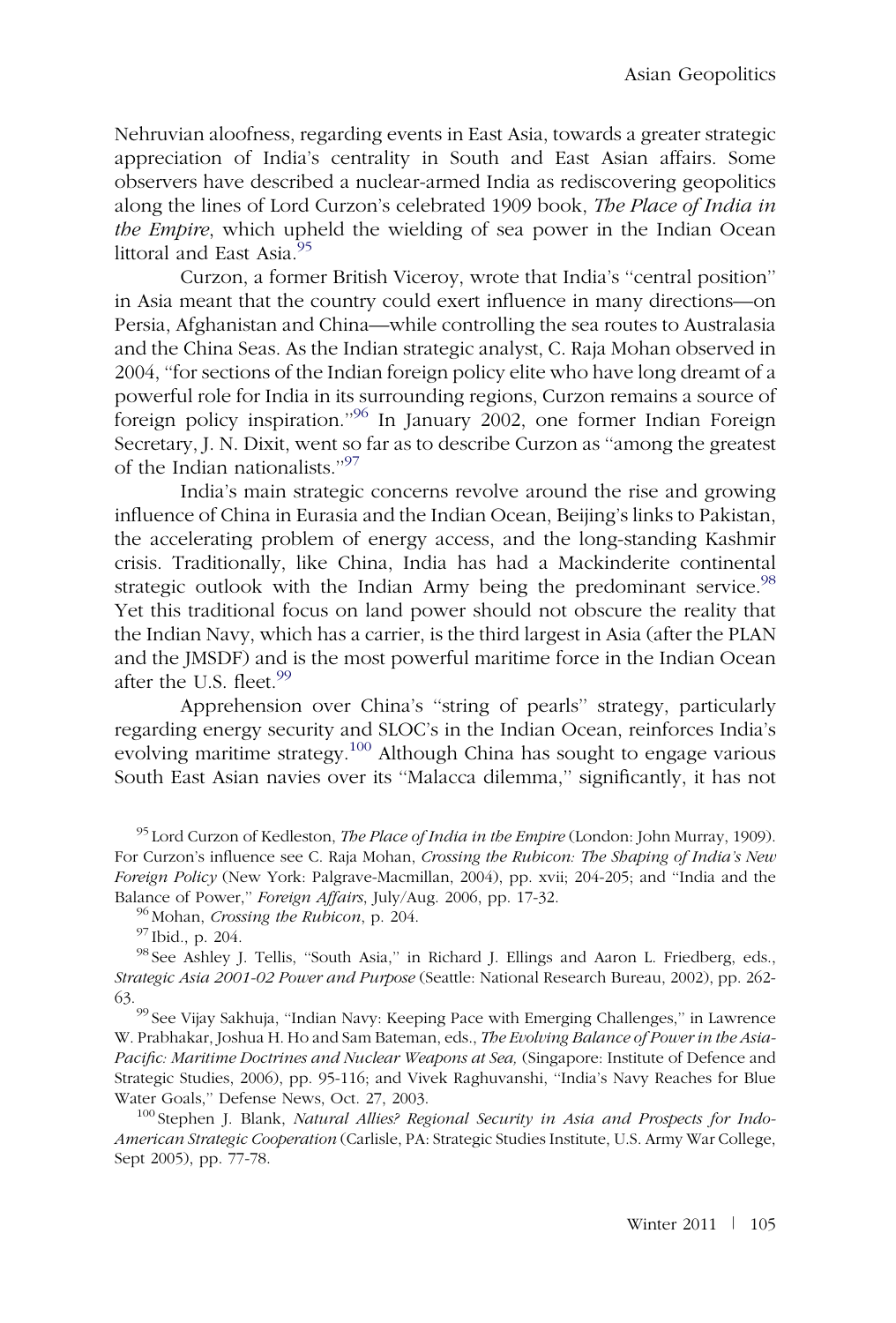done so with the Indian Navy. Like China, India needs uninterrupted access to oil for its economic growth and both powers are increasingly competitors for global energy resources. Not surprisingly, energy security has come to occupy a salient position in India's evolving ''Look East'' approach in which South East Asia is part of India's ''extended strategic neighborhood.''<sup>101</sup> Energy considerations motivate New Delhi's development of closer relations with the United States alongside improving Indian force projection capability along the Indian Ocean littoral. In 2007, the Indian Navy was a major participant in the Malabar exercises in the Bay of Bengal with U.S., Australia, Japan and Singaporean fleet elements.<sup>102</sup> Indeed, in overall terms, Indian and U.S. interests have converged in Asia, ranging from countering terrorism and Islamist radicalism to ensuring that New Delhi becomes a major player in Asia to balance China.<sup>103</sup> In terms of both geopolitics and energy security concerns, India seeks to offset Chinese influence in the eastern Indian Ocean region and South East Asia. In particular, India's courting of Vietnam, with its long history of mistrust of China, is ''a spear in the Chinese underbelly" to counter what is seen as a *de facto* Beijing-Islamabad-Rangoon entente. $104$ 

The Indian Navy has been at the cutting edge of India's new engagement in Asia as symbolized by new maritime doctrine, tsunami relief in late 2004, and a projected 40 percent increase in naval spending from 2004-14. By 2012, the Indian Navy plans to deploy a refurbished Russian carrier, the Admiral Gorshkov as an "air defence ship." In the future, India could develop a two- or three-carrier force, and acquire the maritime version of the U.S. F-35 Joint Strike Fighter.<sup>105</sup> By 2020 any Chinese carrier group established to ensure the flow of energy through the sea lines of communication of the Middle East and Asia may face a similar Indian force.

Thus, while India's naval force projection capacity remains modest and its main strategic priority continues to be continental, a neo-Curzonian and Indocentric vision of geopolitics is emerging among Indian elitesthat encompass not only South Asia but also parts of East Asia. In the words of Vijay Sakhuja, ''New Delhi's strategic geography now extends far intothe South China Sea inthe east and to the Red Sea in the west. This is predicated on long-range naval operations and the exercising of influence around the strategic choke points of the Straits of Hormuz, the Straits of Malacca and the Sundra Straits."<sup>106</sup> In the longterm, an economically vibrant and geopolitically confident India may emerge as a major player inthe evolving geopolitical map of Asia. The future implications of India as an Asian ''swing state'' are summed up by Stephen J. Blank:

<sup>101</sup> Ibid.<br><sup>102</sup> Mohan, "India and the Balance of Power," p. 23.<br><sup>103</sup> Edward Luce, *In Spite of the Gods: The Strange Rise of Modern India* (Little and Brown, London, 2006), p. 281.<br><sup>104</sup> Blank, *Natural Allies*, pp. 75-76.<br><sup>105</sup> Ibid, p. 25.

<sup>106</sup> Vijay Sakhuja, "Indian Navy," p. 112.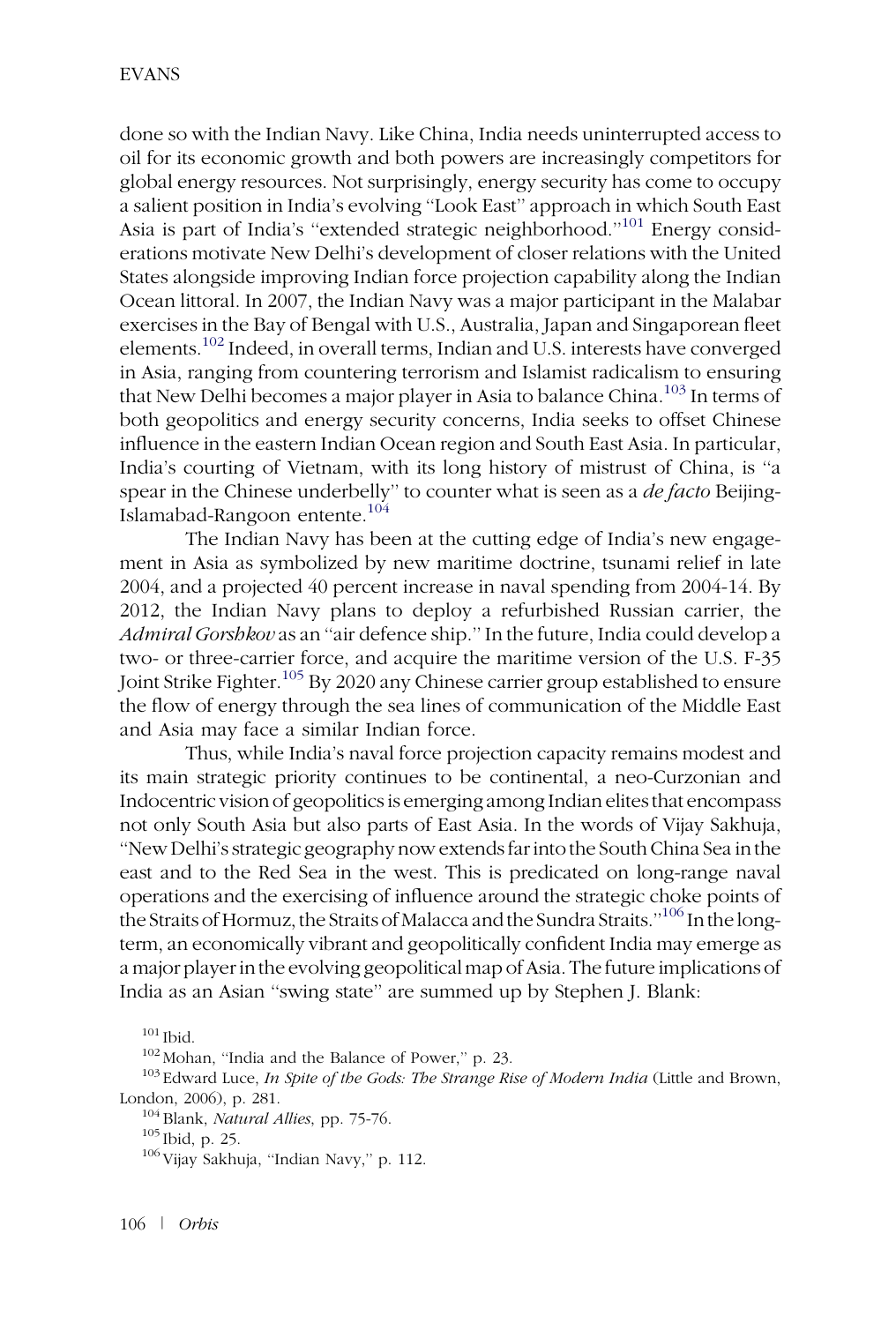To the extent that Indian power contributes to an overall Asian framework backed up and promoted by Washington that restrains the projection of Chinese power, it will contribute to a broader, more comprehensive Asiatic equilibrium that keeps all powers in play and prevents any one power from making a bid for regional or continental hegemony.<sup>107</sup>

# Crouching Tiger, Crippled Eagle? The American Recessional and Asian Geopolitics

Since 2007, the fashion in various circles is to conclude that the United States is in long-term decline. From this perspective, the Iraq War functions as the U.S. Boer War—a conflict that has sucked the oxygen out of U.S. foreign policy—while the 2008 global financial crisis signals the end of the preeminence of the U.S. model of financial capitalism. William Overholt, sums up much of the ''declinist'' thinking that is abroad in Asia:

Throughout Asia, the talk is of declining U.S. influence. No one in Asia doubts that the United States is the world's biggest military power, the world's biggest economy and the world's greatest cultural influence, but it is seen as a declining power because it is preoccupied elsewhere. . . Events in the Middle East have weakened its moral standing, and it has allowed its leverage through organizations other than the U.S.-Japan alliance to wither.<sup>108</sup>

Overholt provides a variation of Paul Kennedy's ''imperial overstretch theory, in which'' the United States has fallen prey to ''the perils of dominant military priorities''—conforming to Joseph Chamberlain's famous 1902 lament on Britain as a "weary Titan [that] staggers under the too vast orb of its fate."<sup>109</sup> Writers and analysts as diverse as Kishore Mahbubani, Parag Khanna, John Gray and Martin Jacques, have taken up this theme and see a future marked by longterm U.S. economic and geopolitical decline.<sup>110</sup> Mahbubani and Khanna even advance the idea that we have reached ''the end of history''—is this case the end of Western-dominated world history in general, and of Luce's ''American Century,'' in particular. ''The benign American world order conceived by Franklin Delano Roosevelt and Winston Churchill and launched by Harry S. Truman in 1945,'' writes Mabhubani, ''has been responsible for the unprecedented global peace and prosperity of the past 60 years. Despite its enormous

<sup>&</sup>lt;sup>107</sup> Blank, *Natural Allies*, p. 160.<br><sup>108</sup> Overholt, *Asia, America and the Transformation of Geopolitics*, p. 243.<br><sup>109</sup> Ibid., p. 238.<br><sup>110</sup> Kishore Mabhubani, ''The Impending Demise of the Postwar System,'' *Survival* 

<sup>2005-06,</sup> pp. 7-18 and idem, The New Asian Hemisphere; Parag Khanna, The Second World: Empires and Influence in the New Global Order (New York: Random House, 2008); John Gray, False Dawn: The Delusions of Modern Capitalism (London: Granta Books, 2009 edition); Martin Jacques, When China Rules the World: The Rise of the Middle Kingdom and the End of the Western World (London: Allen Lane, 2009).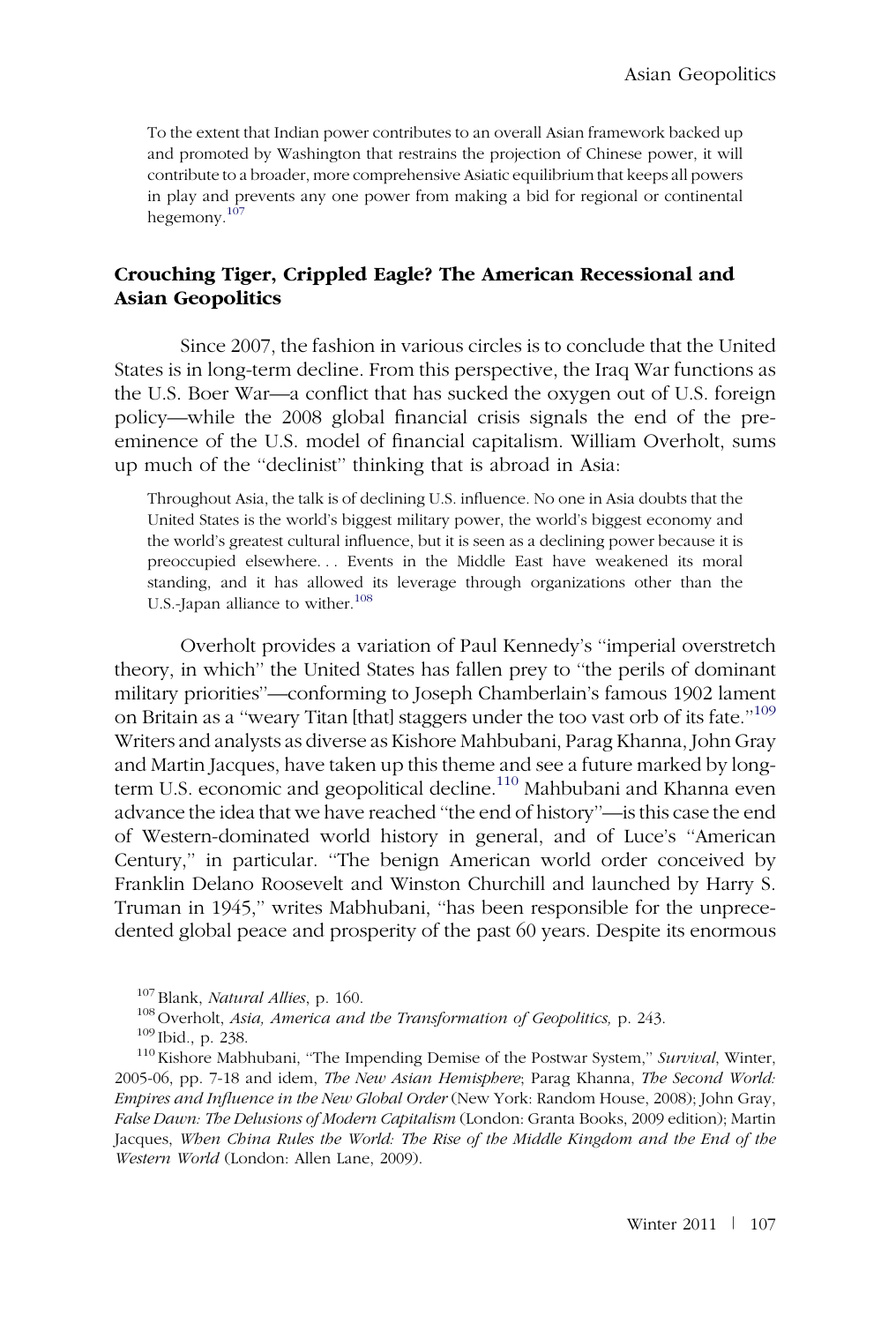contribution to humankind, this world order is likely to die in our lifetime.<sup>111</sup> For Mabhubani, the West's political and economic influence is rapidly shrinking and the time has come to restructure global governance to accommodate Asia's growing power.112 For his part, Khanna sees U.S. power undergoing swift contraction from a combination of imperial overstretch, domestic political gridlock, economic weakness and diminishing soft power. $113$ 

The leading British analysts, John Gray and Martin Jacques, also argue for the notion of U.S. decline. Gray believes that the global financial crisis of 2008 signals ''the downfall of American finance-capitalism'' and represents the end of a ''Washington consensus'' on global economics. The United States will undergo ''a long, Argentina-style decline.'' Deep changes are likely to occur in the global political order and the world's reserve currency will likely replace the dollar. ''With the unprecedented scale of American indebtedness,'' observes Gray, ''it is hard to see how the U.S. can continue to project its military power as it did in the post-Cold War world. . . When economic power wanes, military power normally follows suit."<sup>114</sup>

Like Gray, Jacques views the 2008 global economic recession as a seminal event in accelerating the demise of the Pax Americana. The supreme paradox of the 2008 global financial crisis is that the system that imploded and crashed was not China's hybrid of 'Market-Leninism' but U.S. neo-liberal capitalism.115 For Jacques, record levels of U.S. debt and long-term economic trends clearly favor the growth of Chinese power. As he bluntly puts it, the twenty-first century will mark ''the end of the Western world'' and its replacement by a dynamic Pax Sinica. In East Asia in particular, Chinese regional dominance will occur sooner rather than later and ''the present Westphalian system of international relations in East Asia is likely to be superseded by something that resembles a modern incarnation of the [traditional Chinese] tributary system."<sup>116</sup> Given China's rise to global supremacy, the real task facing the Obama Administration and its successors—comparable to Olivares's long administration of the Spanish Habsburg Empire in the seventeenth century—will be to manage the impact of long-term geopolitical decline. Indeed, confronted by an agonizing erosion of its power and influence, Jacques sees Washington's policy elites in denial and predicts that ''the United States is entering a protracted period of economic, political and military trauma. It finds itself on the eve of a psychological, emotional and existential crisis."<sup>117</sup>

Yet, the proposition of a bleak and inevitable American decline needs to analyze long-term trends. One is reminded of the famous question posed by

<sup>&</sup>lt;sup>111</sup> Mahbubani, "The Impending Demise of the Postwar System," p. 7.<br><sup>112</sup> Mabhubani, *The New Asian Hemisphere*, pp. 235-38; 242.<br><sup>113</sup> Khanna, *The Second World*, pp. 326-34.<br><sup>114</sup> Gray, 'Foreword to the 2009 Edition' o

 $^{116}$  Ibid., pp. 430-31.<br> $^{117}$  Ibid., pp. 412-13.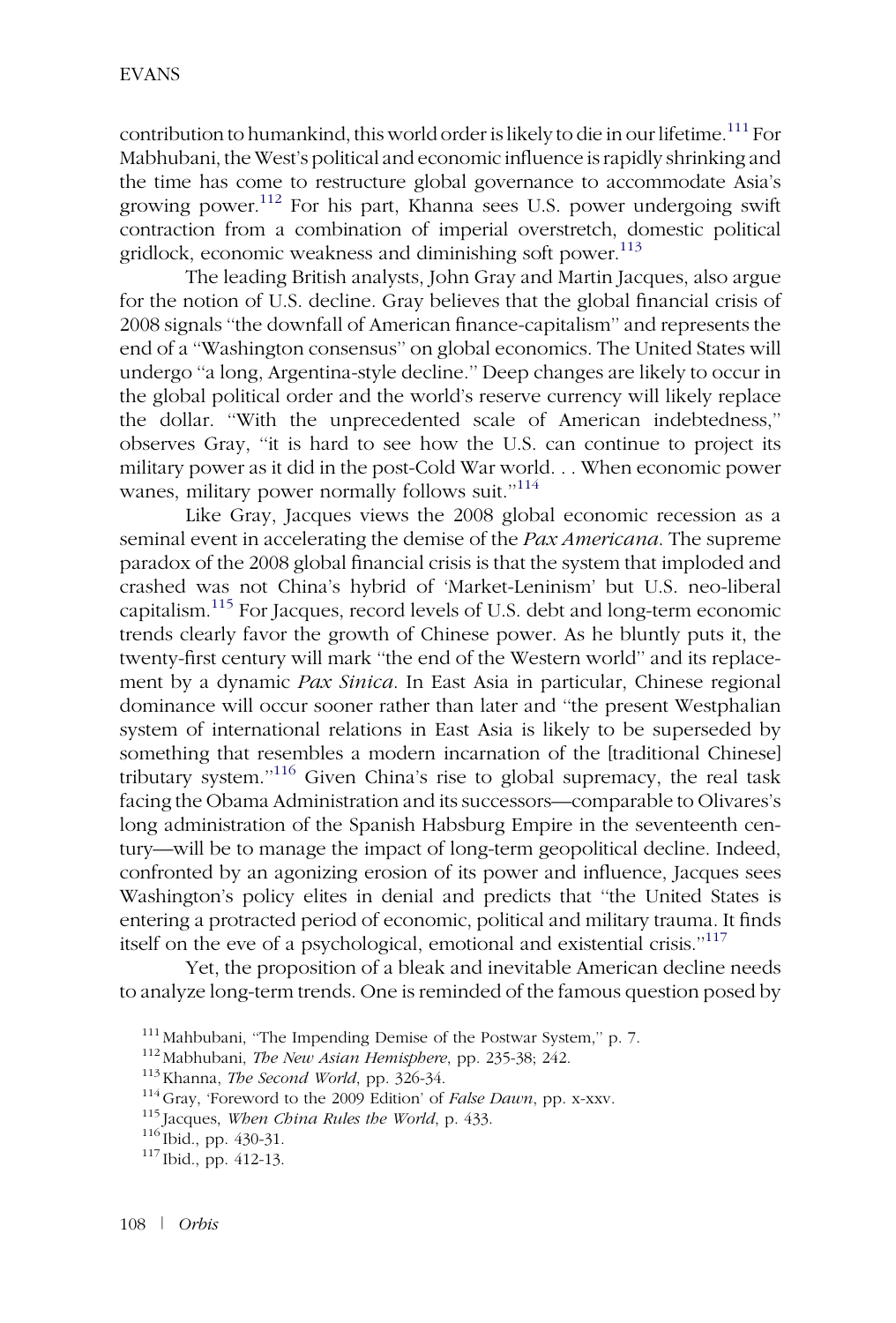Dickens' Ebenezer Scrooge as he grappled with visions of the future, ''are these the shadows of the things that Will be, or are they shadows of things that May be, only?"<sup>118</sup> The difference is fundamental because the trends of global power do not operate like neat linear arithmetic but behave more like tectonic plates that grind, interact and fluctuate.

Like Mark Twain's death, current notions of U.S. decline are almost certainly exaggerated. It is important to note that a declinist prophecy on the modern United States has a long pedigree – one that begins with the Soviet Sputnik scare in the 1950s through the oil shocks of the 1970s to the belief in the 1980s and 1990s that the twenty-first century would see the supremacy of the Japanese economic model.<sup>119</sup> Such a record suggests a need for caution when assessing the new wave of declinist texts. As Lawrence Freedman wryly remarks, candidates for peer competition with the United States come and go and ''at one point the future spoke in Russian, then in Japanese, and now the bets are on Mandarin.''120 A useful corrective to declinist literature is the work of Fareed Zakaria, C. John Ikenberry, Joseph Joffe, William Odom and Robert Dujarric.<sup>121</sup>

Zakaria's book The Post-American World—despite its rather misleading title—argues that the world faces not so much the decline of the West as ''the rise of the rest.'' Moreover, the ''rest's'' rise has paradoxically been made possible by the very success of the Pax Americana and the open, liberal system of rule-based internationalism it has fostered for well over half a century.122 Similarly, for Ikenberry the combination of the U.S.-led Western-centered global system alongside the deterrent power of nuclear weapons makes the Western order highly resilient and ''hard to overturn and easy to join.'' It is the West's very openness that has facilitated China's economic integration and—provided the United States reinforces a capitalist system that permits engagement, integration and restraint—China's rise has the potential to be peaceful and non-confrontational.<sup>123</sup>

The work of Zakaria and Ikenberry highlights the crucial difference between the United States and previous hegemons—the United States is not a classical empire based on military expansion and colonial possessions but an

<sup>118</sup> Charles Dickens, A Christmas Carol (London: Bradbury and Evans, 1858), p. 9. Emphasis added. <sup>119</sup> For a useful discussion of ''declinism'' see Christopher Layne, ''The Waning of US

Hegemony – Myth or Reality? A Review Essay,'' International Security vol. 34.1 (Summer

2008), pp. 147-172.<br><sup>120</sup> Lawrence Freedman, ''A Subversive on a Hill,'' *National Interest*, May/June 2009, p. 39.<br><sup>121</sup> William E. Odom and Robert Dujarric, *America's Inadvertent Empire* (New Haven: Yale

University Press, 2004); Josef Joffe, Uberpower: The Imperial Temptation of America (New York: W. W. Norton and Company, 2006); Fareed Zakaria, The Post-American World (London: Allen Lane, 2008); C. John Ikenberry, ''The Rise of China and the Future of the West: Can the Liberal System Survive?'' Foreign Affairs vol. 87.1 (Jan./Feb. 2008), pp. 23-37.<br><sup>122</sup> Zakaria, *The Post-American World*, pp. 232-59.<br><sup>123</sup> Ikenberry, "The Rise of China and the Future of the West," pp. 24; 31-32.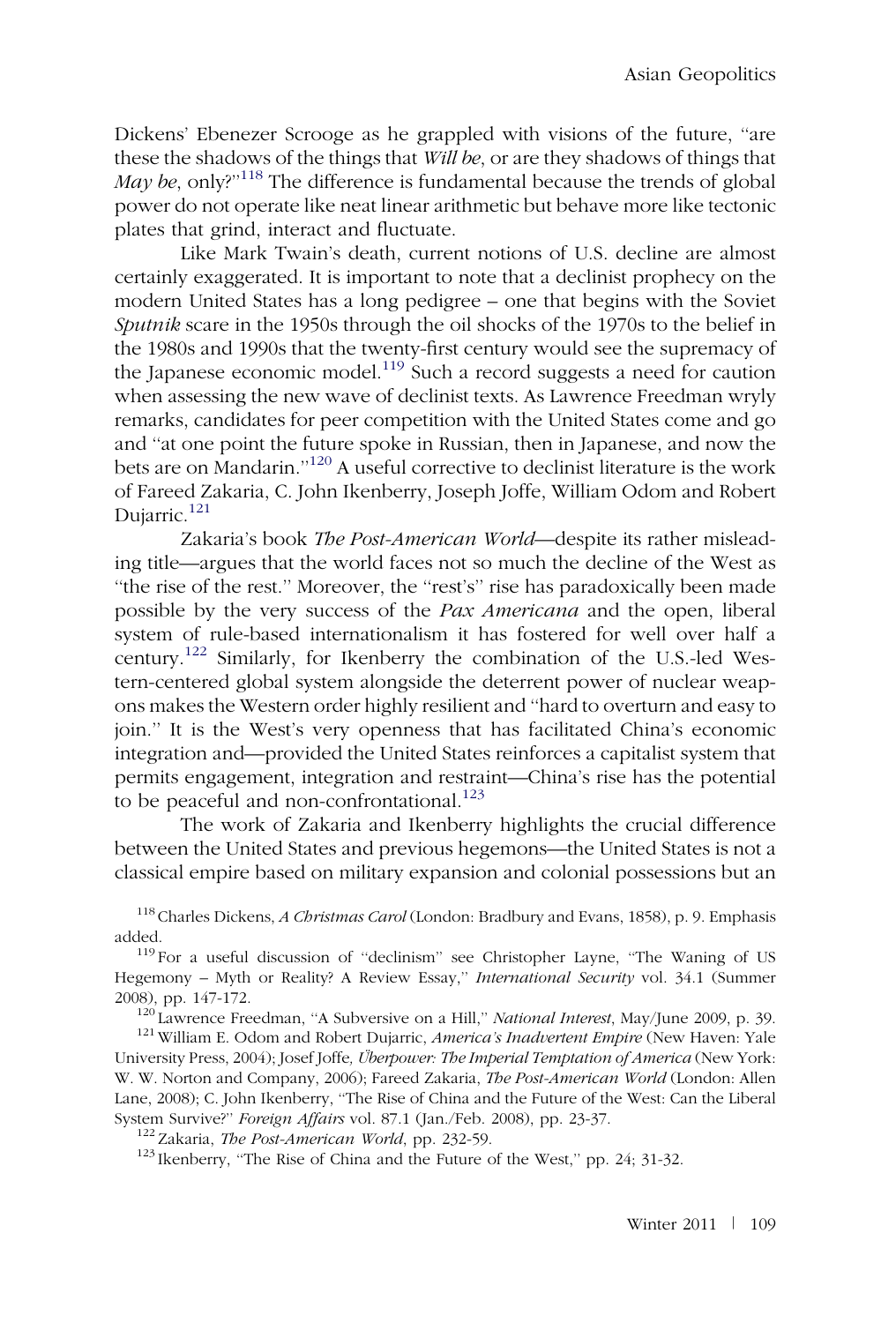exceptionalist state that carries within it the spirit of Thomas Jefferson's "empire of liberty" for all peoples. U.S. global power is largely based on agreement and consent through a network of multilateral institutions and alliances. From NATO Europe to East Asia, despite disagreements and strains, this consensual network remains intact. 'The United States,'' observes the German scholar, Joseph Joffe, ''self-righteous and assertive as it may be, does not seek to amass real estate. It is more like a giant elephant than a Tyrranossaurus rex.'' It may value its primacy but it has never sought supremacy in the classical imperial fashion.<sup>124</sup>

Because of its relatively benign attitude towards power, the United States is the only state in the new millennium that will be capable of playing the role of a geopolitical ringmaster—exerting an indispensable ''power of balance'' into international relations. U.S. power is likely to remain crucial to nations seeking genuine security for only Washington has a proven track record of offering the world the paradox of 'primacy without supremacy.'''125 For example, faced by China's rise, the regional powers of East and South East Asia will, in Joffe's view, encourage the United States to continue to underwrite global security. ''By subtly balancing against China, [the United States] adds to the security of everyone else; by explicitly protecting Japan, it slows the pace of Japanese rearmament and so inhibits arms races throughout the region. $126$ 

The impact of U.S. liberal exceptionalism is also central to the work of Odom and Dujarric, who classify the United States as ''an inadvertent empire.'' Like Joffe, they believe the secret to U.S. strength and longevity is its character and behaviour as a ''Liberal empire,'' rejecting colonial conquest, upholding the rule of law, valuing the principle of national sovereignty and upholding individual rights of belief and expression—all of which represent the antithesis of the classical imperial impulse from ancient Rome to Victorian Britain. Moreover, the vibrant multicultural character of U.S. society has obvious appeal throughout the world as a country willing to welcome immigrants from all corners of the globe.<sup>127</sup>

Comparing the United States to China, Odom and Dujarric believe that a largely monocultural, politically authoritarian and illiberal China is unlikely to replace the United States as a global superpower. Their views echo the belief of the Sinologist Ross Terrill who in 2003 stated: ''I do not believe a repressive China, however well-equipped with machines, missiles and dollars can play a dominant world role."<sup>128</sup>

Central to Odom and Dujarric's thesis of China's inherent limitations as a superpower is their conviction that China's economic success cannot be

<sup>127</sup> Odom and Dujarric, *America's Inadvertent Empire*, chs. 1-2.  $128$  Ross Terrill, The New Chinese Empire: And What it Means for the United States (New York: Basic Books, 2003), p. 341.

<sup>&</sup>lt;sup>124</sup> Joffe, *Überpower*, pp. 218-19.<br><sup>125</sup> Ibid., p. 132.<br><sup>126</sup> Ibid, p. 235.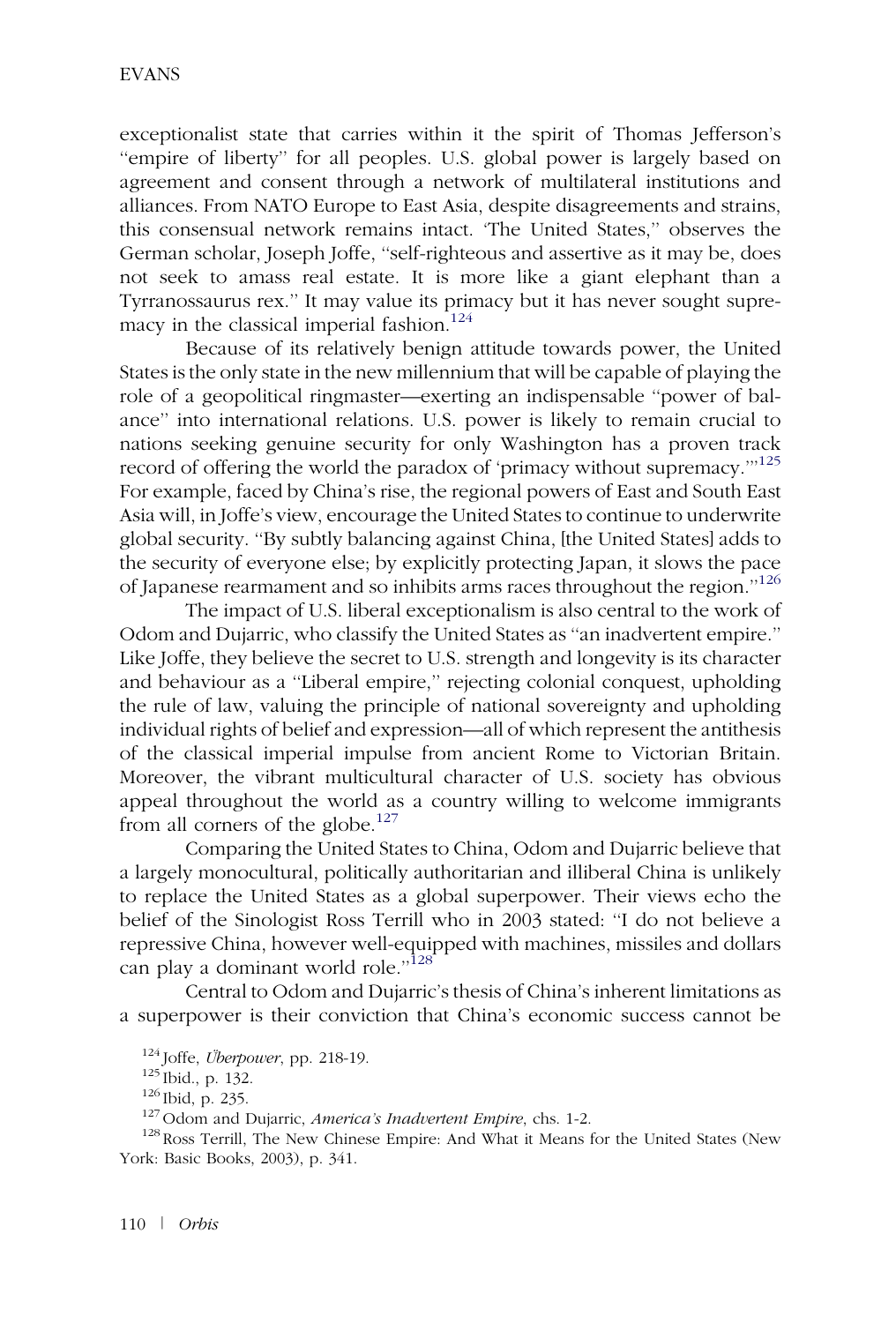explained by the intrinsic strength or potential global appeal of Chinese culture but largely by the Middle Kingdom's comprehensive 30 year interaction with liberal Western capitalism—a process facilitated and supported by U.S. policy.<sup>129</sup> In this respect, the benefits of cultural "soft power" were evident when the Chinese Communist Party's lavish film, Confucius debuted in Asia only to be eclipsed at box offices by Hollywood's Avatar.<sup>130</sup>

The hybrid Chinese system of 'Market-Leninism' in which economic liberalism co-exists with communist authoritarianism is, for Odom and Dujarric, not sustainable in the long term. ''This [systemic contradiction] does not mean that China cannot achieve considerable wealth and industrialisation over several decades. It does mean that China cannot sustain that performance for the whole of this century without major institutional change."<sup>131</sup> Ultimately, given the ideological vacuum at the heart of China's political system, the arbitrary rule of party functionaries, the enormous problems of urbanization and unemployment and the residual poverty of hundreds of millions of peasants, China looks less like a superpower than a large developing country whose global supremacy cannot be regarded as a foregone conclusion. Indeed, without significant domestic political reform, China appears unlikely to match the United States in six critical dimensions of domestic and global power: military innovation, immigration and assimilation, economic entrepreneurship, university education, science, and the power of media and culture.132

In short, the dynamism and appeal of U.S. liberal society will see the United States continue to dominate global mores for much of the twenty-first century. The real danger to American global pre-eminence comes not from China's rise but from the potential for mistakes and miscalculations in the United States. As Odom and Dujarric write:

The United States faces no rival, certainly not in the next several decades, but it could succumb to its own caprice and imprudence. No one else can take its power away, but it can throw that power away. The temptations for capricious American behaviour are great, and the probable consequences are grave.<sup>133</sup>

In many respects, then, the future challenge the United States faces is not one of precipitate strategic decline as much as gradual geopolitical adjustment to transformed global conditions—an adjustment requiring careful calibration and disaggregation of contending and interdependent global economic and strategic interests. The United States needs to husband its statecraft and resources with skill and foresight to meet the multiple challenges

<sup>&</sup>lt;sup>129</sup> Odom and Dujarric, *America's Inadvertent Empire*, pp. 11-35.<br><sup>130</sup> Daniel A. Bell, "From Communism to Confucianism: China's Alternative to Liberal Democracy," New Perspectives Quarterly Spring 2010, p. 18.<br><sup>131</sup> Odom and Dujarric, *America's Inadvertent Empire*, p. 33.<br><sup>132</sup> Ibid., p. 36-62; 149-56.<br><sup>133</sup> Ibid., p. 8.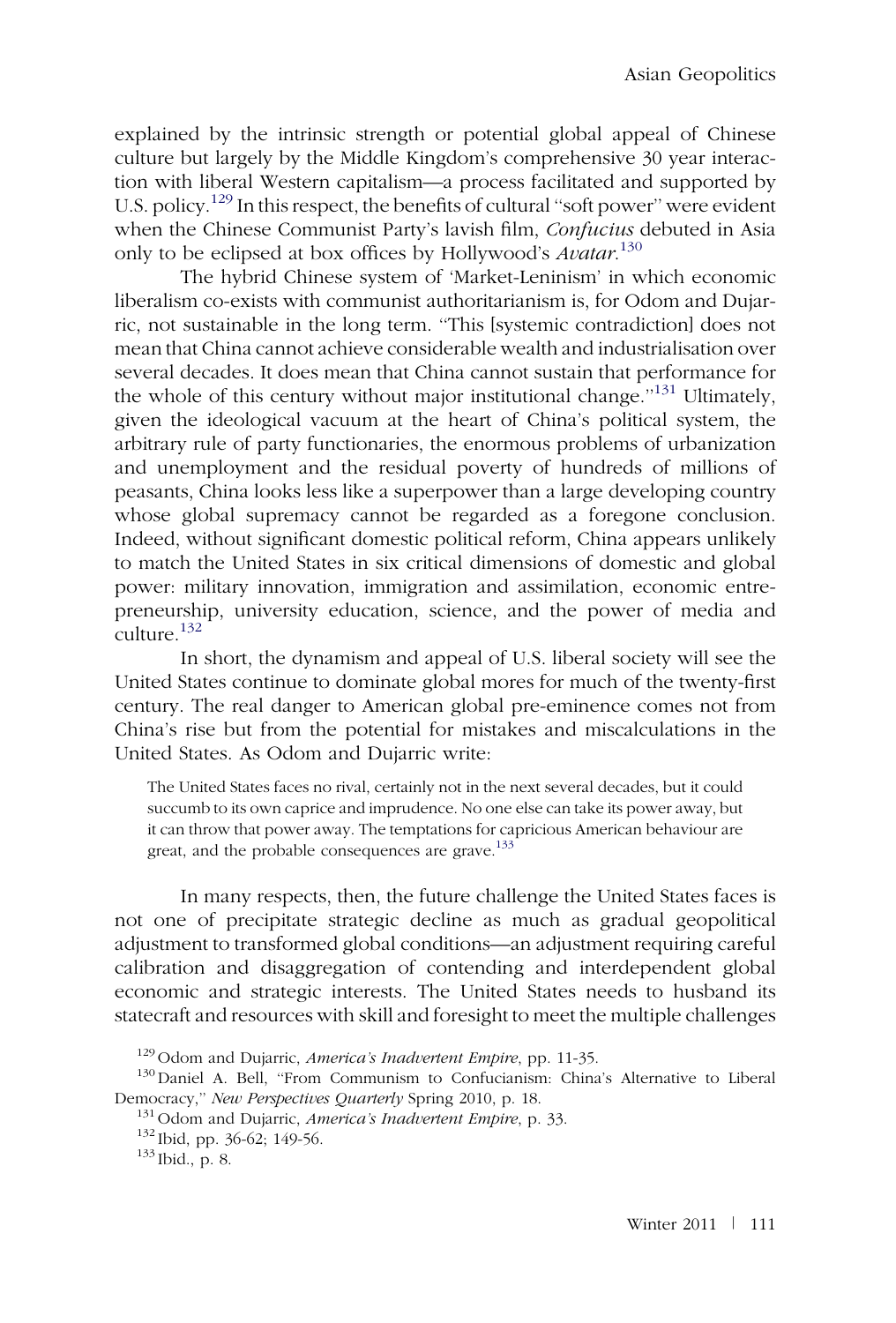of greater multipolarity. Indeed, in some respects, such a reassessment of U.S. power has already begun. For example, the 2008 U.S. National Intelligence Council's Global Trends 2025 report argues that, over the next two decades, the United States is on course to be primus inter pares in a multipolar international system that will effectively end what was always an artificial ''unipolar moment.''<sup>134</sup>

When it comes to Asia, particularly East Asia, the geopolitical situation over the next two decades is unlikely to witness any swift U.S. decline on the Gray-Jacques ''crippled eagle'' model. This is because the bipolar Sino-American continental-maritime balance of power is complex and well-entrenched. It began after the Korean War, was cemented by the Nixon-Mao rapprochement of the 1970s and has consolidated itself in the new century. As noted earlier, because the United States never enjoyed a ''unipolar moment'' in East Asia after the Cold War, the sub-region is an exception to the post-1991 trend of U.S. global hegemony and Pax Americana. East Asia remains the geopolitical fulcrum in Asia overall, but it is a place where power is shrouded in multiple paradoxes—and where the fortunes of both Washington and Beijing are sealed by the greatest paradox of all—strategic bipolarity in the midst of economic interdependence. As a result, there is, and can be, no zero-sum game of Chinese rise and U.S. fall. Rather, Sino-American relations reflect a mutual accommodation of power and interest because neither nation can exert hegemony on both land and sea, or succeed geopolitically in Asia without significant ongoing cooperation. Indeed, the twenty-first century will require the United States and China to confront an array of mutual challenges ranging from North Korea and Pakistan to terrorism, insurgency and nuclear proliferation, and environmental degradation.<sup>135</sup>

#### Conclusion

Presently, Asian geopolitics represents a complex blending of power and paradox, both stable and fluid, with change occurring against an unresolved tension between the direction of economic growth and that of strategic development. Military modernization is occurring but, so far, no arms race; China's geopolitical influence is rising in the region but maritime Asia's security remains, and is likely to remain, dependent on the Pax Americana's system of alliances and offshore power projection. Yet, no formal anti-Beijing counteralliance is rising among Asian nations whose pursuit of security includes a pragmatic and nuanced strategy of hedging.

At the heart of Asia's wilderness of paradoxes is the character of the Sino-American relationship. For both the United States and China, the realities

 $134$ National Intelligence Council, Global Trends 2025: A Transformed World, Washington DC: U.S. Government Printing Office, November 2008, pp. 93-95.<br><sup>135</sup> See Kang, *China Rising*, p. 184.